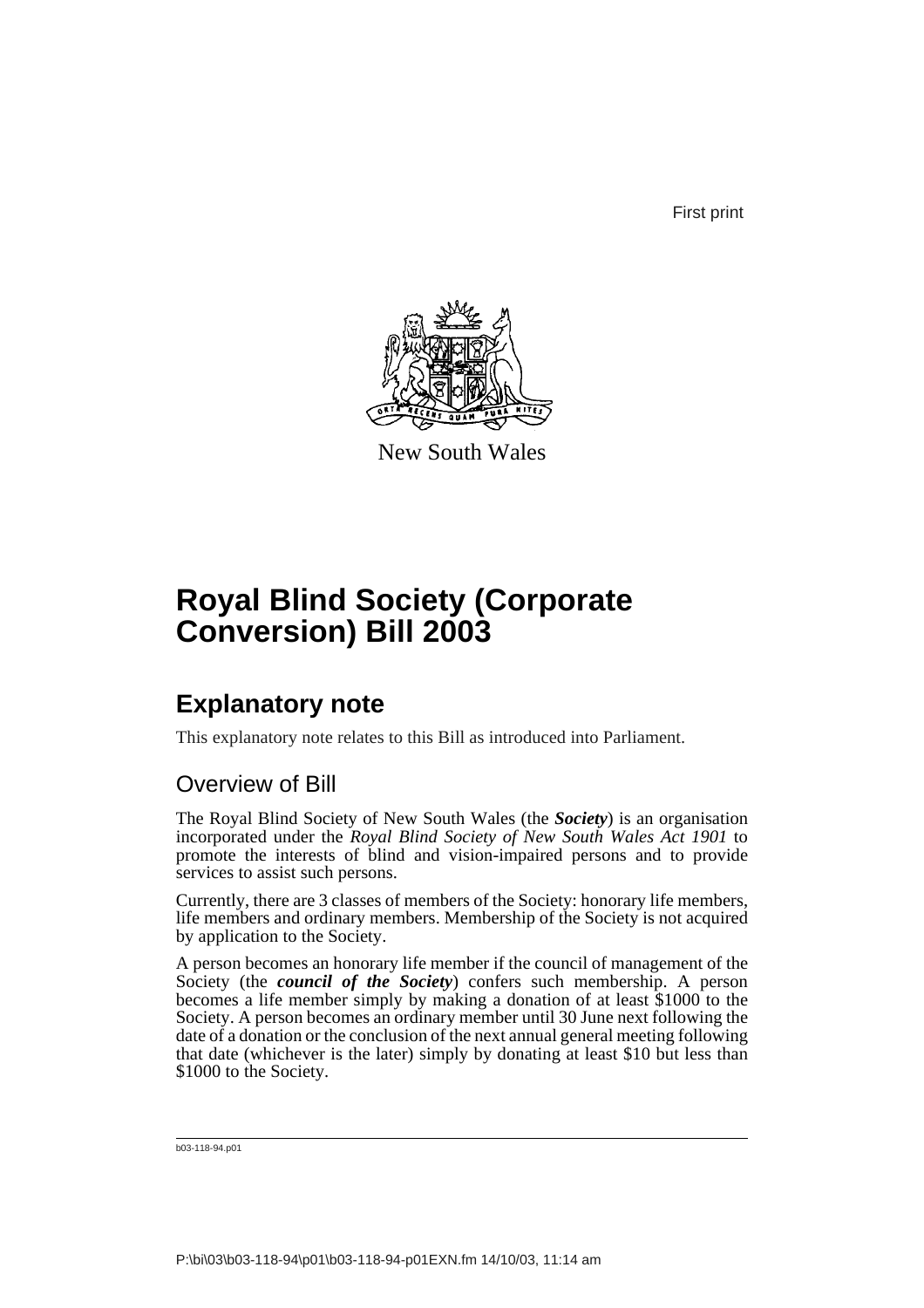Explanatory note

The objects of this Bill are:

- (a) to amend the *Royal Blind Society of New South Wales Act 1901* to provide that the members of the Society are to be limited to the current members of the council of the Society and such other persons admitted to membership after applying to the council for membership, and
- (b) to authorise the Society to apply to be registered as a public company limited by guarantee under the *Corporations Act 2001* of the Commonwealth.

# Outline of provisions

# **Part 1 Preliminary**

**Clause 1** sets out the name (also called the short title) of the proposed Act.

**Clause 2** provides for the commencement of the proposed Act on its date of assent.

**Clause 3** defines certain words and expressions used in the proposed Act.

In particular, it defines *Corporations legislation* to mean the Corporations legislation to which Part 1.1A of the *Corporations Act 2001* of the Commonwealth applies. Section 5D of the *Corporations Act 2001* of the Commonwealth provides that Part 1.1A of that Act applies to the following Commonwealth legislation:

- (a) the *Corporations Act 2001* (including regulations made under that Act), and
- (b) Part 3 of the *Australian Securities and Investments Commission Act 2001* (and regulations made under that Act for the purposes of that Part).

**Clause 4** is a formal provision giving effect to amendments to the *Royal Blind Society of New South Wales Act 1901* in Schedule 1 concerning the membership of the Society.

# **Part 2 Registration resolutions**

**Clause 5** defines the concept of *registration resolution* for the purposes of the proposed Act. A registration resolution is a resolution passed in accordance with the proposed section by the members of the Society at a general meeting of the Society. The resolution must resolve that the Society be registered as a public company limited by guarantee under the *Corporations Act 2001* of the Commonwealth and approve a new constitution for the Society. The passing of a registration resolution is a necessary precondition before the Society can apply to be so registered.

Explanatory note page 2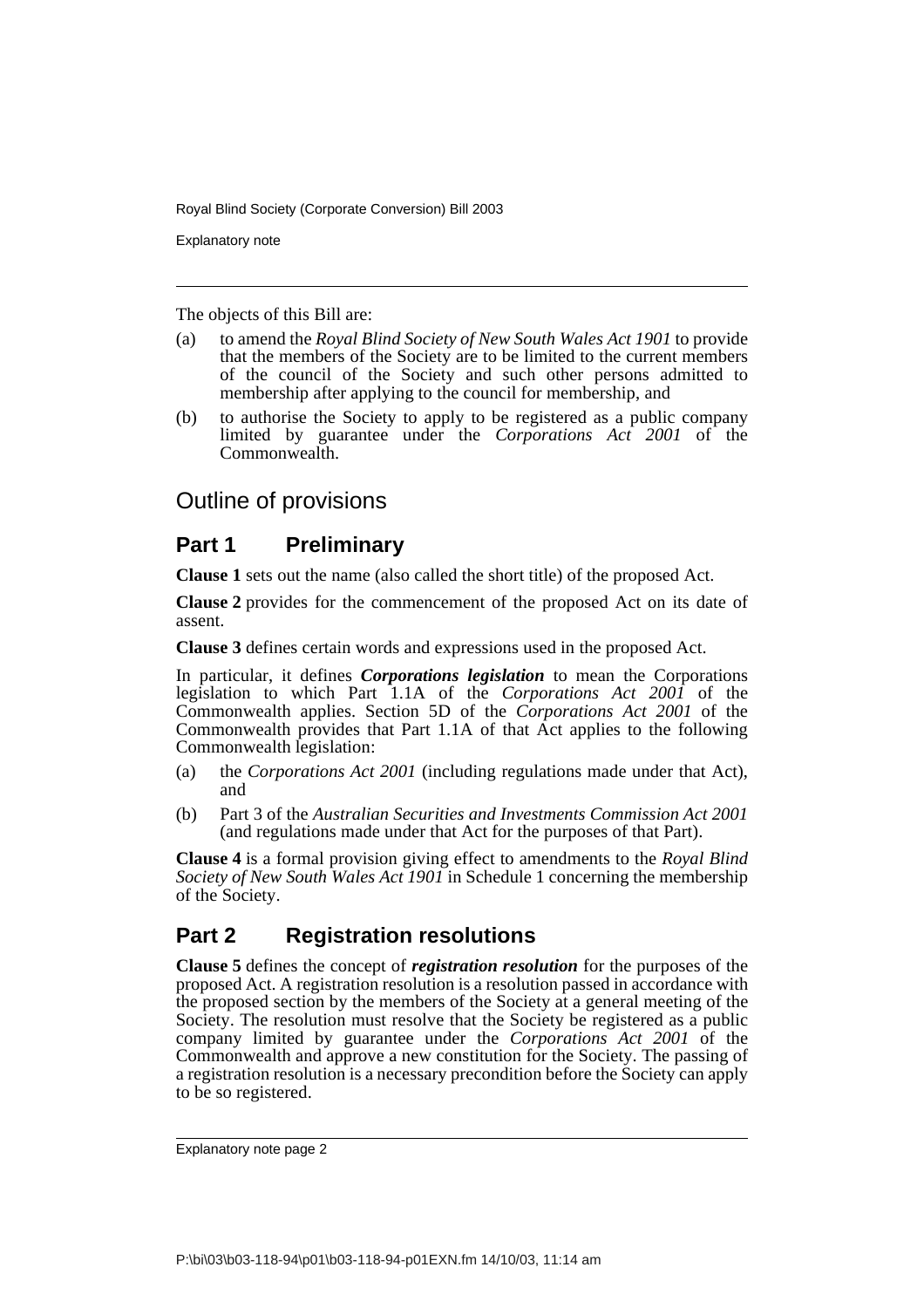Explanatory note

**Clause 6** provides that a registration resolution (or purported registration resolution) is not invalidated because of any procedural irregularity unless, on an application made under the proposed section, the Supreme Court by order declares the resolution to be invalid (an *invalidity order*). Any such invalidity order may only be made on the application of no fewer that 3 persons who were eligible to vote at the meeting at which the resolution was passed and must be made within the period specified by the proposed section.

# **Part 3 Registration of Society as a public company**

## **Division 1 Authorisation to transfer incorporation**

**Clause 7** authorises the Society to apply to the Australian Securities and Investments Commission to be registered as a public company limited by guarantee under Part 5B.1 of the *Corporations Act 2001* of the Commonwealth once the Attorney General issues a compliance certificate under proposed section 8.

## **Division 2 Compliance certificate**

**Clause 8** enables the Attorney General to issue a compliance certificate to the Society that certifies that the provisions of the proposed Act have been complied with concerning the transfer of the incorporation of the Society to the *Corporations Act 2001* of the Commonwealth if the Attorney General is satisfied that:

- (a) a registration resolution has been passed, and
- (b) the period specified in proposed section 6 for the making of an application for an invalidity order in respect of the resolution has expired, and
- (c) an invalidity order has not been made by the Supreme Court under proposed section 6 in respect of the resolution.

## **Division 3 Provisions consequent on transfer of incorporation of the Society**

**Clause 9** refers to the provisions of section 601BM of the *Corporations Act 2001* of the Commonwealth. That section provides that the registration of a body as a company under Part 5B.1 of that Act does not:

- (a) create a new legal entity, or
- (b) affect the body's existing property, rights or obligations (except as against the members of the body in their capacity as members), or
- (c) render defective any legal proceedings by or against the body or its members.

Explanatory note page 3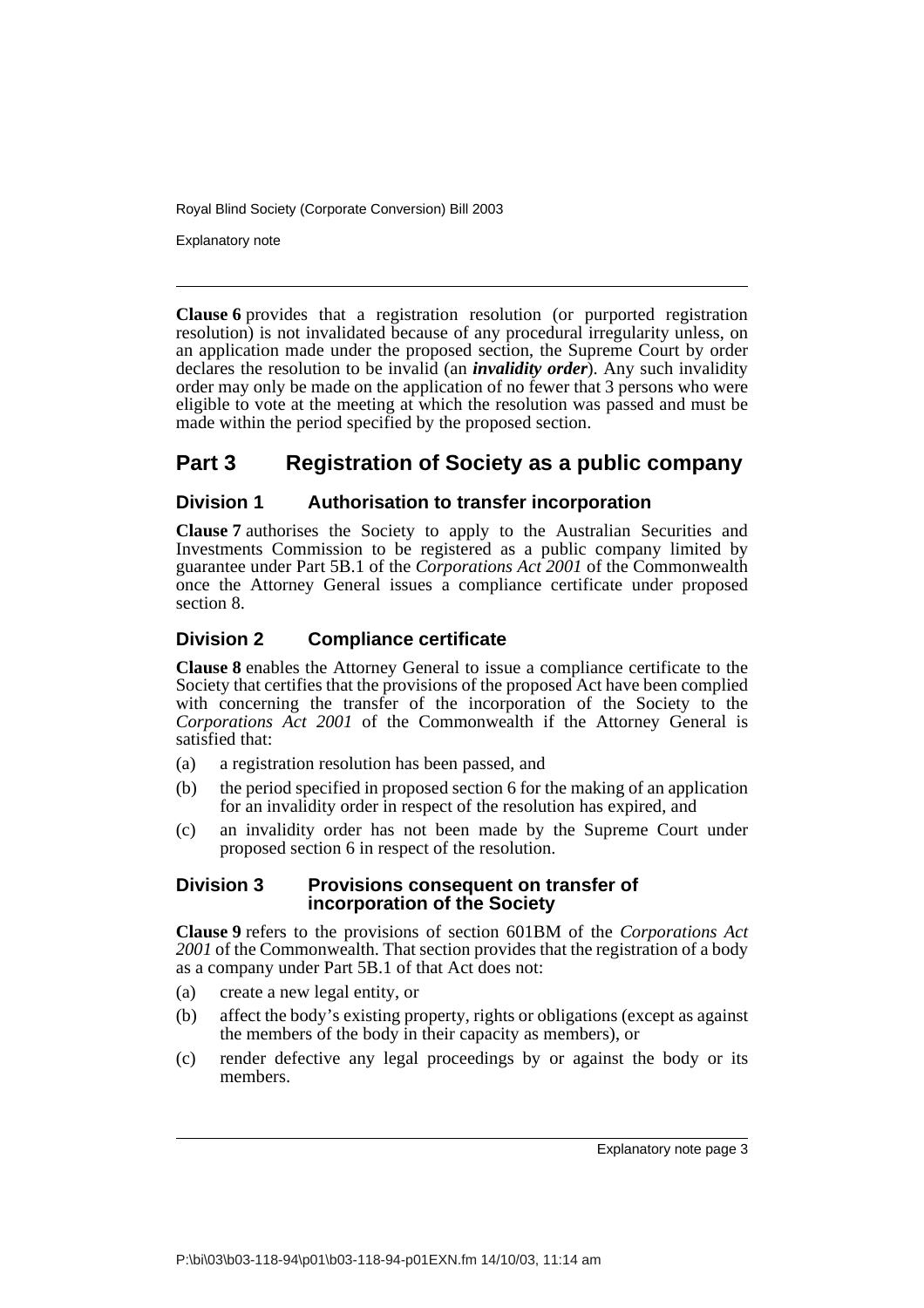Explanatory note

The proposed section also provides for references to the Society in certain instruments to be read as if they included a reference to the Society after it is registered as a public company under the *Corporations Act 2001* of the Commonwealth (the *registered Society*).

**Clause 10** provides that the provisions of the *Royal Blind Society of New South Wales Act 1901* or any by-laws made under that Act cease to have effect on the day on which the Society is registered as a public company under the *Corporations Act 2001* of the Commonwealth (the *registration day*).

**Clause 11** authorises the registered Society to use the name "Royal Blind Society of New South Wales" as its corporate name without the word "Limited" being included in that name.

The provisions of the proposed section are declared to be Corporations legislation displacement provisions for the purposes of section 5G of the *Corporations Act 2001* of the Commonwealth in relation to the provisions of Part 2B.6 of that Act, which would otherwise require the registered Society to use the word "Limited" as part of its name. Section 5G (6) of the *Corporations Act 2001* of the Commonwealth provides that the provisions of Part 2B.6 and Part 5B.3 of that Act (which relate to the use of names) do not:

- (a) prohibit a company or other body from using a name if the use of the name is expressly provided for, or authorised by, a provision of a law of a State or Territory, or
- (b) require a company or other body to use a word as part of its name if the company or body is expressly authorised not to use that word by a provision of a law of a State or Territory.

**Clause 12** enables the regulations to invoke section 5F or 5G of the *Corporations Act 2001* of the Commonwealth in order to avoid inconsistency between provisions of the proposed Act relating to the registered Society and the Corporations legislation.

Section 5F of the *Corporations Act 2001* of the Commonwealth provides that if a State law declares a matter to be an excluded matter for the purposes of that section in relation to all or part of the Corporations legislation, the provisions that are the subject of the declaration will not apply in relation to that matter in the State concerned.

Section 5G of the *Corporations Act 2001* of the Commonwealth provides that if a State law declares a provision of a State law to be a Corporations legislation displacement provision, any provision of the Corporations legislation with which the State provision would otherwise be inconsistent does not apply to the extent necessary to avoid the inconsistency.

Explanatory note page 4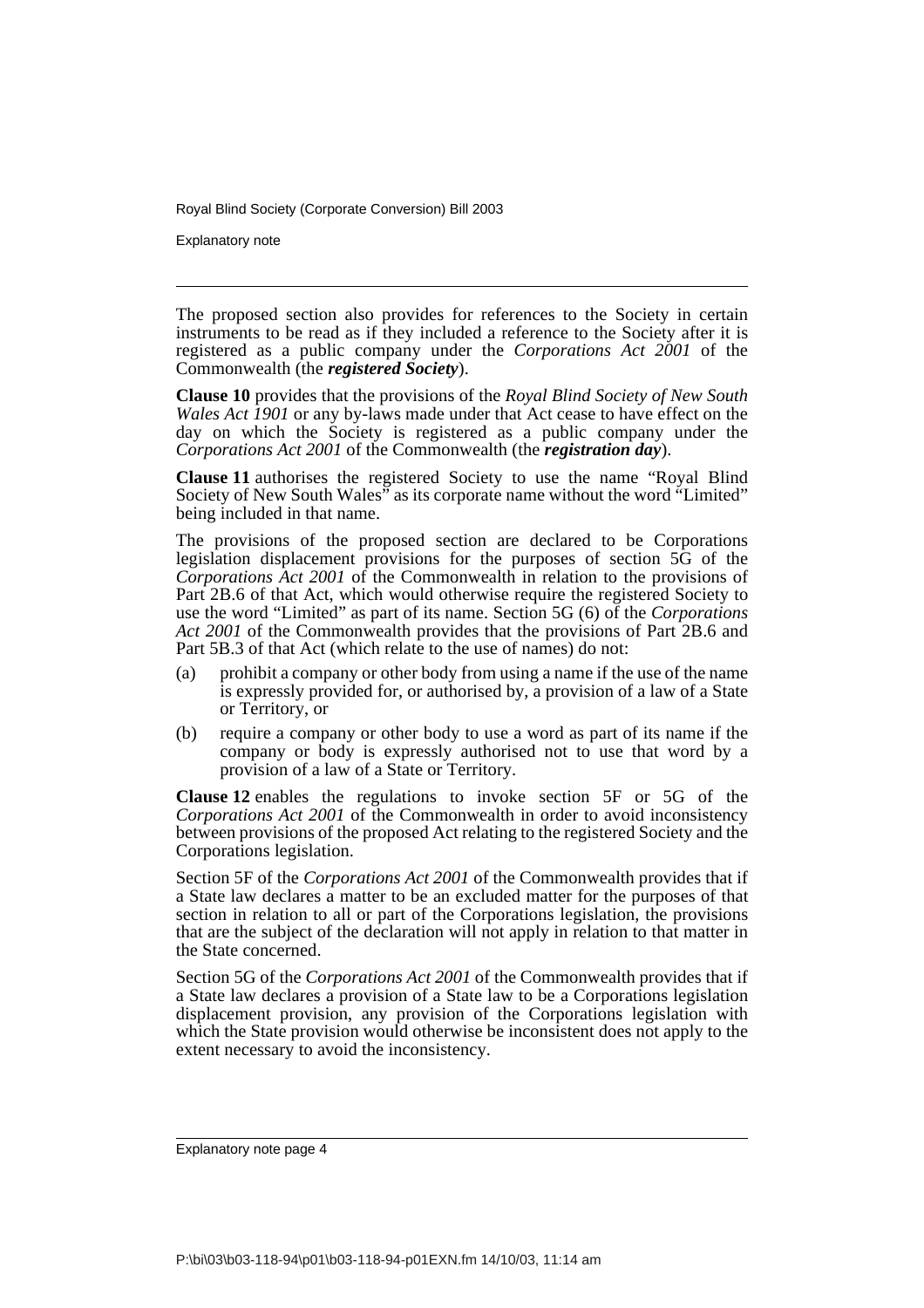Explanatory note

## **Part 4 Miscellaneous**

**Clause 13** enables the Governor to make regulations for the purposes of the proposed Act.

**Clause 14** ensures that the operation of the proposed Act will not result in a breach of contract or any other civil liability.

**Clause 15** provides that State tax is not payable in respect of matters relating to the registration of the Society as a company under the *Corporations Act 2001* of the Commonwealth.

**Clause 16** is a formal provision giving effect to Schedule 2, which contains an amendment to the *Subordinate Legislation Act 1989*.

**Clause 17** is a formal provision giving effect to Schedule 3, which contains savings and transitional provisions.

## **Schedule 1 Amendment of Royal Blind Society of New South Wales Act 1901**

**Schedule 1 [1]** replaces section 2B of the *Royal Blind Society of New South Wales Act 1901* with a new section setting out the objects of the Society. The new section makes it clear that the Society may engage in commercial ventures and other arrangements in pursuance of its objects and engage in activities both within the State and outside the State.

**Schedule 1 [2]** repeals sections 5–5B of the Act dealing with the membership of the Society and replaces it with a new section 5.

Under the new section, the members of the Society will be:

- (a) any person who was a member of the council of the Society immediately before the commencement of the proposed Act and has not ceased to be a member of the Society, and
- (b) any other person who is admitted to membership under the new section by the council and who has not ceased to be a member of the Society.

A person who is at least 18 years old may be admitted to membership by the council under the new section by applying to the council for membership and paying an annual membership fee of \$10 or such other amount as the council determines.

**Schedule 1 [3] and [4]** amend section 9A of the Act to enable a special general meeting of the Society to be called to consider a registration resolution without complying with the advertising requirements of that section if each member of the Society qualified to vote at the meeting gives the council of the Society written consent before the meeting to it being held without such advertising.

Explanatory note page 5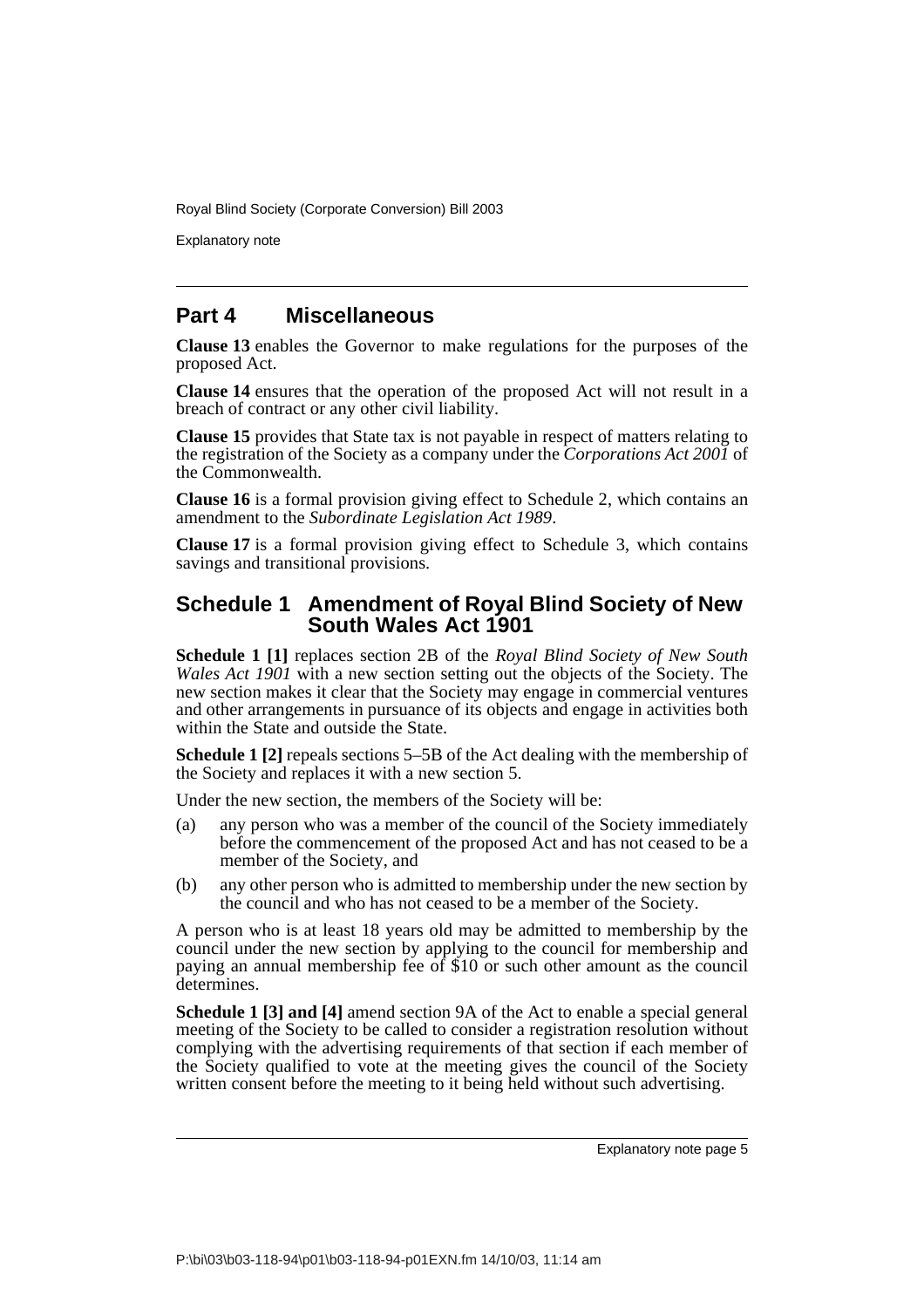Explanatory note

**Schedule 1 [5]** inserts a new section 19A in the Act that specifies how notices and other documents may be given for the purposes of the provisions inserted by Schedule 1 [2] and [4].

## **Schedule 2 Amendment of Subordinate Legislation Act 1989**

**Schedule 2** amends Schedule 4 to the *Subordinate Legislation Act 1989* to ensure that regulations made under the proposed Act are excluded instruments for the purposes of the *Subordinate Legislation Act 1989*.

## **Schedule 3 Savings, transitional and other provisions**

**Schedule 3** contains savings, transitional and other provisions. In particular, it enables the regulations to contain provisions of a savings or transitional nature consequent on the enactment of the proposed Act.

The Schedule provides that any current members of the Society (other than those whose membership continues under the new section 5 of the *Royal Blind Society of New South Wales Act 1901* inserted by the proposed Act) cease to be members of the Society on the commencement of the proposed Act. It also provides that a person is not entitled to damages or any other compensation by reason of ceasing to be a member on that commencement.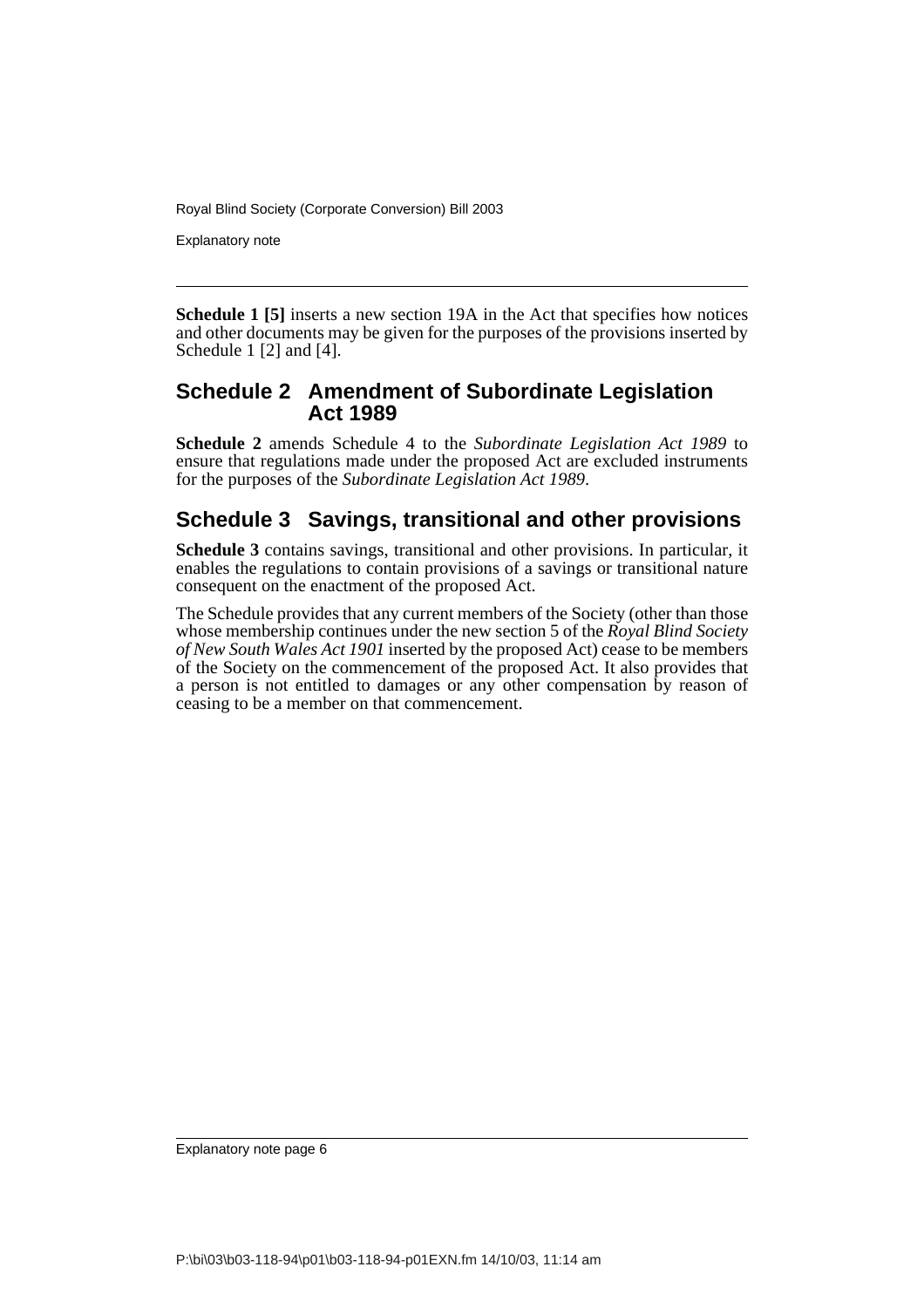First print



New South Wales

# **Royal Blind Society (Corporate Conversion) Bill 2003**

# **Contents**

|        |                                                                                                    | Page   |  |  |
|--------|----------------------------------------------------------------------------------------------------|--------|--|--|
| Part 1 | <b>Preliminary</b>                                                                                 |        |  |  |
|        | Name of Act<br>1                                                                                   | 2      |  |  |
|        | 2<br>Commencement                                                                                  | 2      |  |  |
|        | 3<br>Definitions                                                                                   | 2      |  |  |
|        | Amendment of Royal Blind Society of New South Wales<br>4<br>Act 1901 No 56 relating to membership  | 3      |  |  |
| Part 2 | <b>Registration resolutions</b>                                                                    |        |  |  |
|        | What is a registration resolution?<br>5<br>Irregularities concerning registration resolutions<br>6 | 4<br>5 |  |  |
| Part 3 | <b>Registration of Society as a public company</b>                                                 |        |  |  |
|        | <b>Division 1</b><br>Authorisation to transfer incorporation                                       |        |  |  |
|        | 7<br>Society may apply to be registered as a public company<br>under Corporations Act 2001         | 7      |  |  |

b03-118-94.p01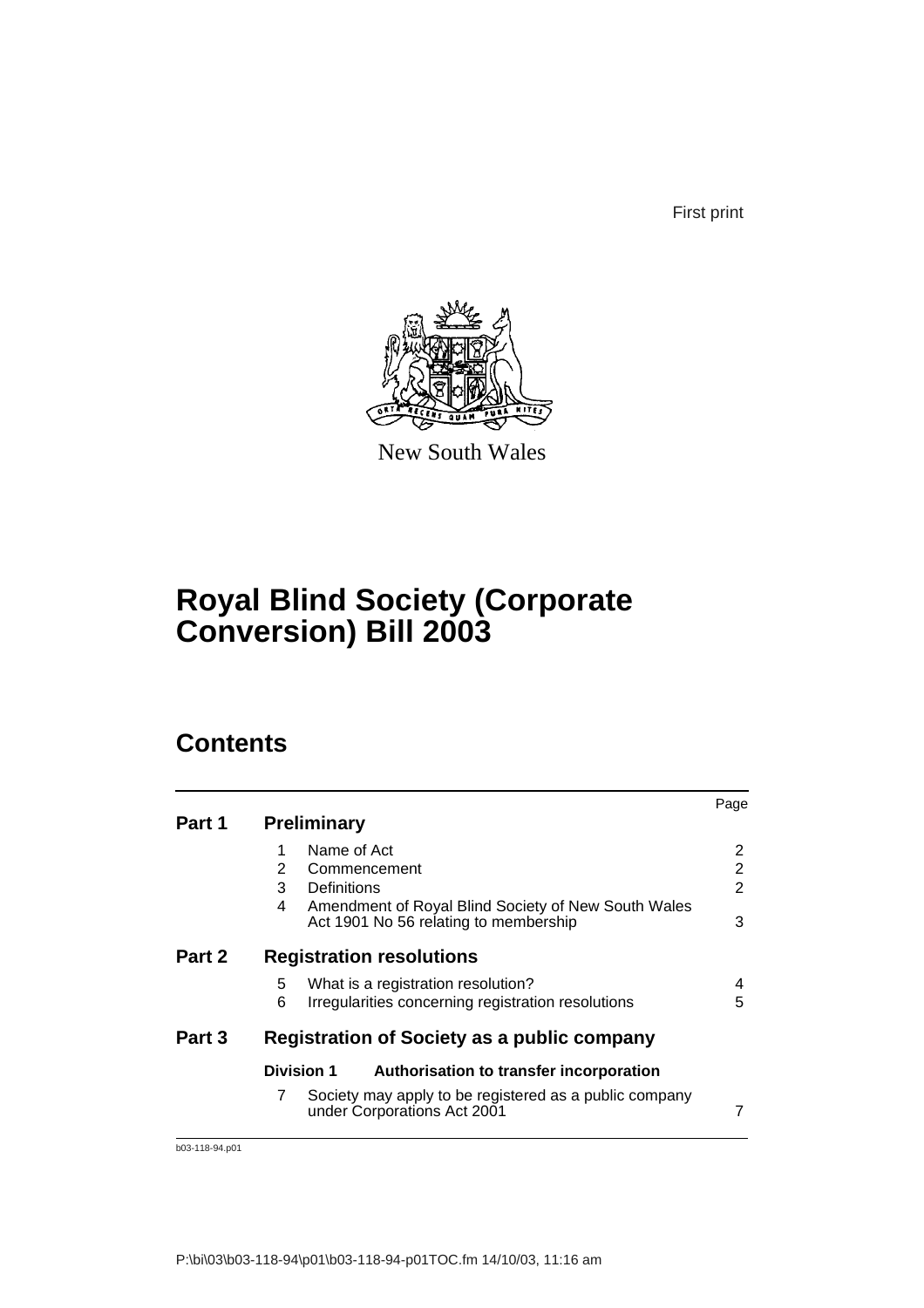**Contents** 

|                   |                                                                                                         | Page              |
|-------------------|---------------------------------------------------------------------------------------------------------|-------------------|
|                   | <b>Division 2</b><br><b>Compliance certificate</b>                                                      |                   |
| 8                 | Attorney General may issue compliance certificate                                                       | 7                 |
|                   | <b>Division 3</b><br>Provisions consequent on transfer of<br>incorporation of the Society               |                   |
| 9                 | Registered Society is continuation of Society                                                           | 8                 |
| 10                | Royal Blind Society of New South Wales Act 1901 and<br>by-laws cease to have effect on registration day | 9                 |
| 11                | Registered Society is authorised to use existing name                                                   | 9                 |
| 12 <sup>2</sup>   | Exclusion of Corporations legislation that applies to the<br>registered Society as federal law          | 10                |
| Part 4            | <b>Miscellaneous</b>                                                                                    |                   |
| 13                | Regulations                                                                                             | 12                |
| 14                | Effect of this Act on contracts, instruments and related<br>matters                                     | $12 \overline{ }$ |
| 15                | <b>Exemption from State tax</b>                                                                         | 12                |
| 16                | Amendment of Subordinate Legislation Act 1989 No 146                                                    | 13                |
| 17                | Savings, transitional and other provisions                                                              | 13                |
| <b>Schedule 1</b> | <b>Amendment of Royal Blind Society of</b><br><b>New South Wales Act 1901</b>                           | 14                |
| <b>Schedule 2</b> | <b>Amendment of Subordinate Legislation</b><br><b>Act 1989</b>                                          | 18                |
| <b>Schedule 3</b> | Savings, transitional and other provisions                                                              | 19                |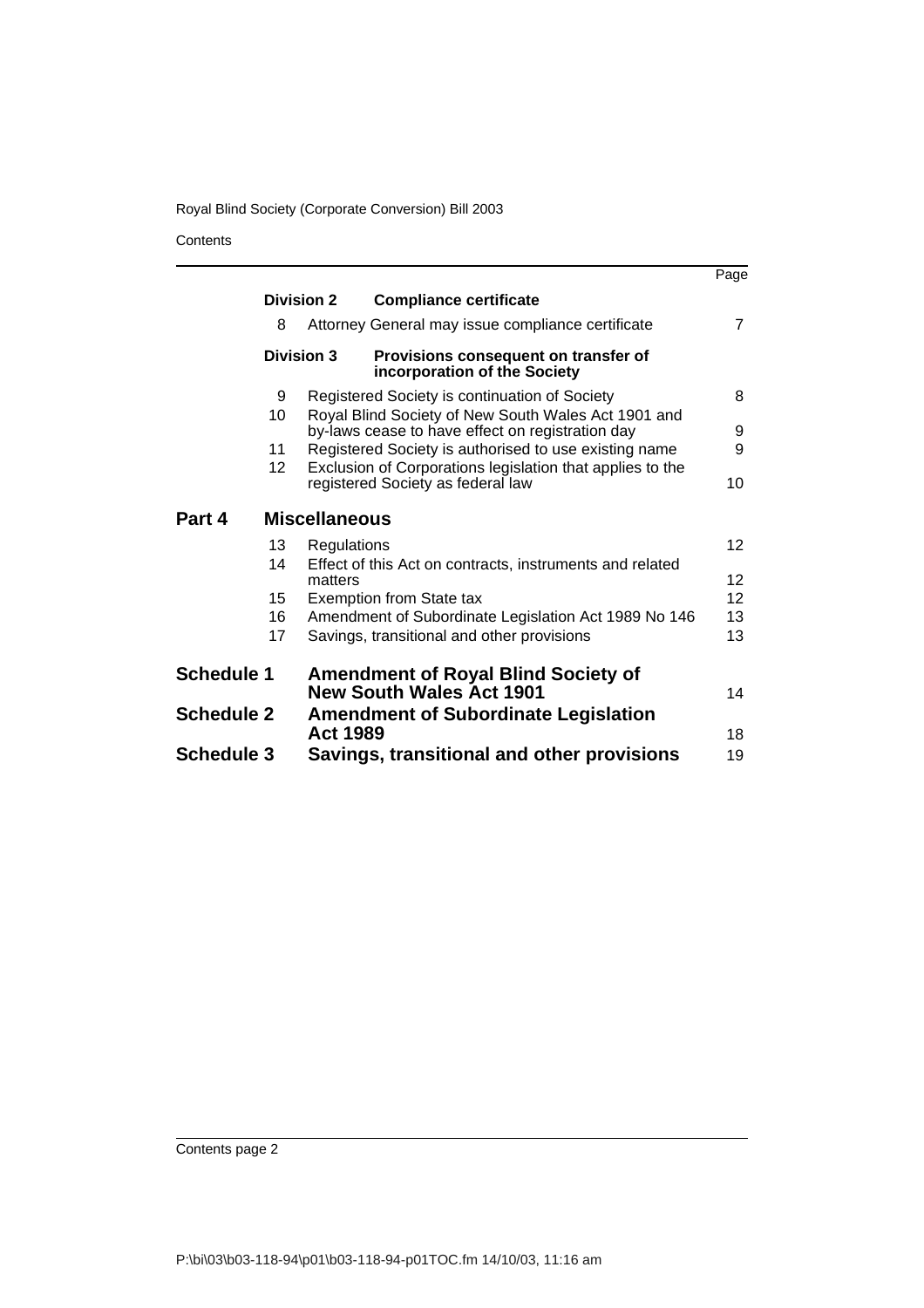

New South Wales

# **Royal Blind Society (Corporate Conversion) Bill 2003**

No , 2003

## **A Bill for**

An Act to enable the Royal Blind Society of New South Wales to seek registration as a company limited by guarantee under the *Corporations Act 2001* of the Commonwealth; to amend the *Royal Blind Society of New South Wales Act 1901* to make further provision with respect to membership of the Society; and for other purposes.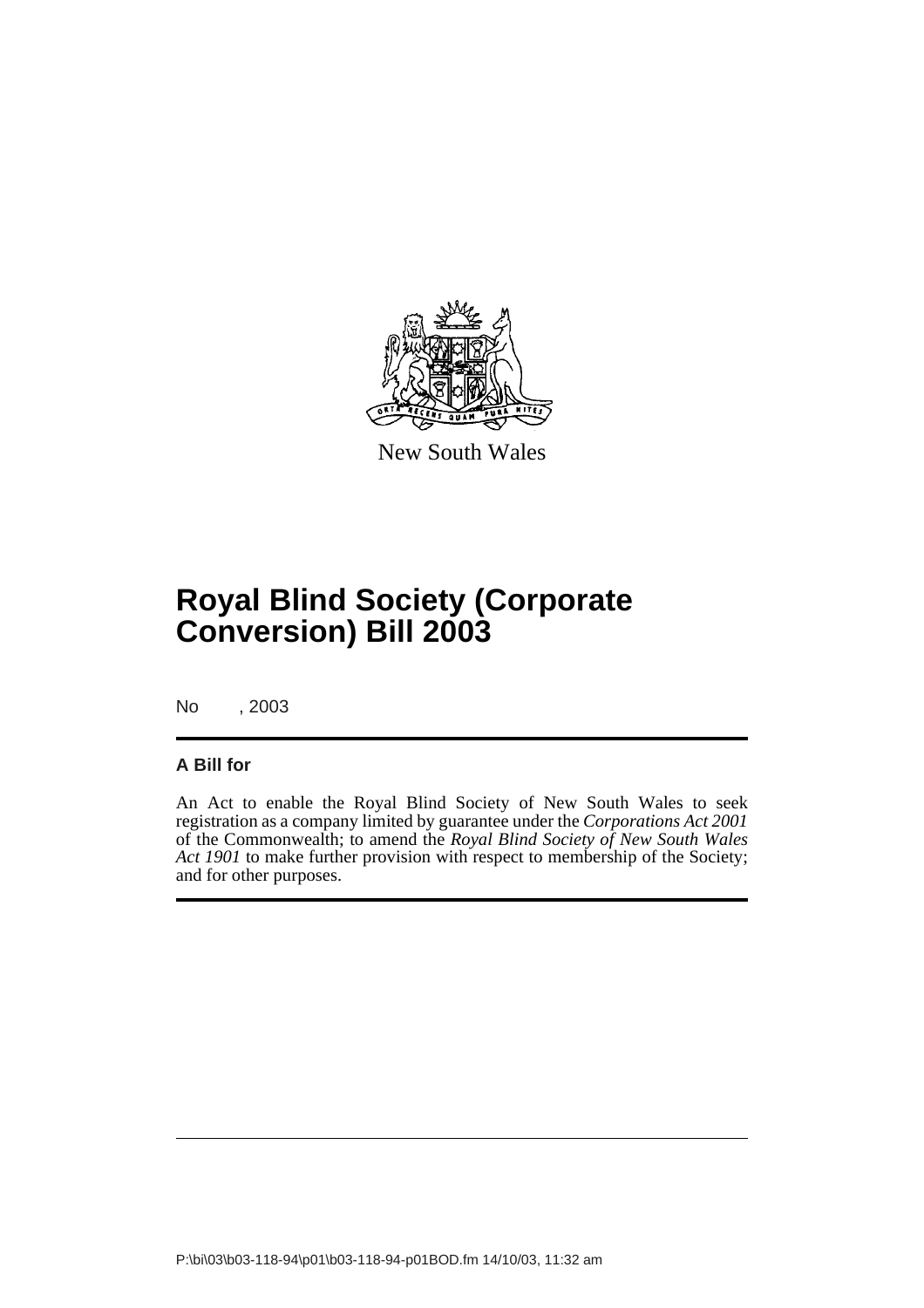Part 1 Preliminary

<span id="page-9-3"></span><span id="page-9-2"></span><span id="page-9-1"></span><span id="page-9-0"></span>

| The Legislature of New South Wales enacts: |                                                                                                                                                                                                                                                                                              |                                                                                                                                                                                                                                                                                                                                                                             |                                  |  |
|--------------------------------------------|----------------------------------------------------------------------------------------------------------------------------------------------------------------------------------------------------------------------------------------------------------------------------------------------|-----------------------------------------------------------------------------------------------------------------------------------------------------------------------------------------------------------------------------------------------------------------------------------------------------------------------------------------------------------------------------|----------------------------------|--|
| Part 1                                     |                                                                                                                                                                                                                                                                                              | <b>Preliminary</b>                                                                                                                                                                                                                                                                                                                                                          | 2                                |  |
| 1                                          |                                                                                                                                                                                                                                                                                              | <b>Name of Act</b>                                                                                                                                                                                                                                                                                                                                                          | 3                                |  |
|                                            |                                                                                                                                                                                                                                                                                              | This Act is the Royal Blind Society (Corporate Conversion)<br>Act $2003$ .                                                                                                                                                                                                                                                                                                  | 4<br>5                           |  |
| $\mathbf{2}$                               |                                                                                                                                                                                                                                                                                              | <b>Commencement</b>                                                                                                                                                                                                                                                                                                                                                         | 6                                |  |
|                                            |                                                                                                                                                                                                                                                                                              | This Act commences on the date of assent to this Act.                                                                                                                                                                                                                                                                                                                       | $\overline{7}$                   |  |
| 3                                          |                                                                                                                                                                                                                                                                                              | <b>Definitions</b>                                                                                                                                                                                                                                                                                                                                                          | 8                                |  |
|                                            | (1)                                                                                                                                                                                                                                                                                          | In this Act:                                                                                                                                                                                                                                                                                                                                                                | 9                                |  |
|                                            |                                                                                                                                                                                                                                                                                              | ASIC<br>the<br>Australian<br>Securities<br>and<br>Investments<br>means<br>Commission.                                                                                                                                                                                                                                                                                       | 10<br>11                         |  |
|                                            | by-laws means the by-laws and rules of the Society in force under<br>section 18 of the Royal Blind Society of New South Wales Act 1901.                                                                                                                                                      |                                                                                                                                                                                                                                                                                                                                                                             | 12<br>13                         |  |
|                                            | <i>compliance certificate</i> means a certificate issued by the Attorney<br>General under section 8 certifying that the provisions of this Act<br>have been complied with concerning the transfer of the Society's<br>incorporation to the <i>Corporations Act 2001</i> of the Commonwealth. |                                                                                                                                                                                                                                                                                                                                                                             |                                  |  |
|                                            |                                                                                                                                                                                                                                                                                              | <b>Corporations legislation</b> means the Corporations legislation to<br>which Part 1.1A of the Corporations Act 2001 of the<br>Commonwealth applies.                                                                                                                                                                                                                       | 18<br>19<br>20                   |  |
|                                            |                                                                                                                                                                                                                                                                                              | <i>instrument</i> means an instrument (other than this Act or an<br>instrument made under this Act) or any other document that creates,<br>modifies or extinguishes rights or liabilities (or would do so if<br>lodged, filed or registered in accordance with any law), and includes<br>any judgment, order, process or other instrument issued by a court<br>or tribunal. | 21<br>22<br>23<br>24<br>25<br>26 |  |
|                                            |                                                                                                                                                                                                                                                                                              | Note. Section 21 (1) of the Interpretation Act 1987 provides that a reference in<br>an Act to <b>document</b> means any record of information, and includes:                                                                                                                                                                                                                | 27<br>28                         |  |
|                                            |                                                                                                                                                                                                                                                                                              | anything on which there is writing, or<br>(a)                                                                                                                                                                                                                                                                                                                               | 29                               |  |
|                                            |                                                                                                                                                                                                                                                                                              | anything on which there are marks, figures, symbols or perforations<br>(b)<br>having a meaning for persons qualified to interpret them, or                                                                                                                                                                                                                                  | 30<br>31                         |  |
|                                            |                                                                                                                                                                                                                                                                                              | anything from which sounds, images or writings can be reproduced with<br>(c)<br>or without the aid of anything else, or                                                                                                                                                                                                                                                     | 32<br>33                         |  |
|                                            |                                                                                                                                                                                                                                                                                              | a map, plan, drawing or photograph.<br>(d)                                                                                                                                                                                                                                                                                                                                  | 34                               |  |
|                                            |                                                                                                                                                                                                                                                                                              | <i>invalidity order—see section</i> $6(2)$ .                                                                                                                                                                                                                                                                                                                                | 35                               |  |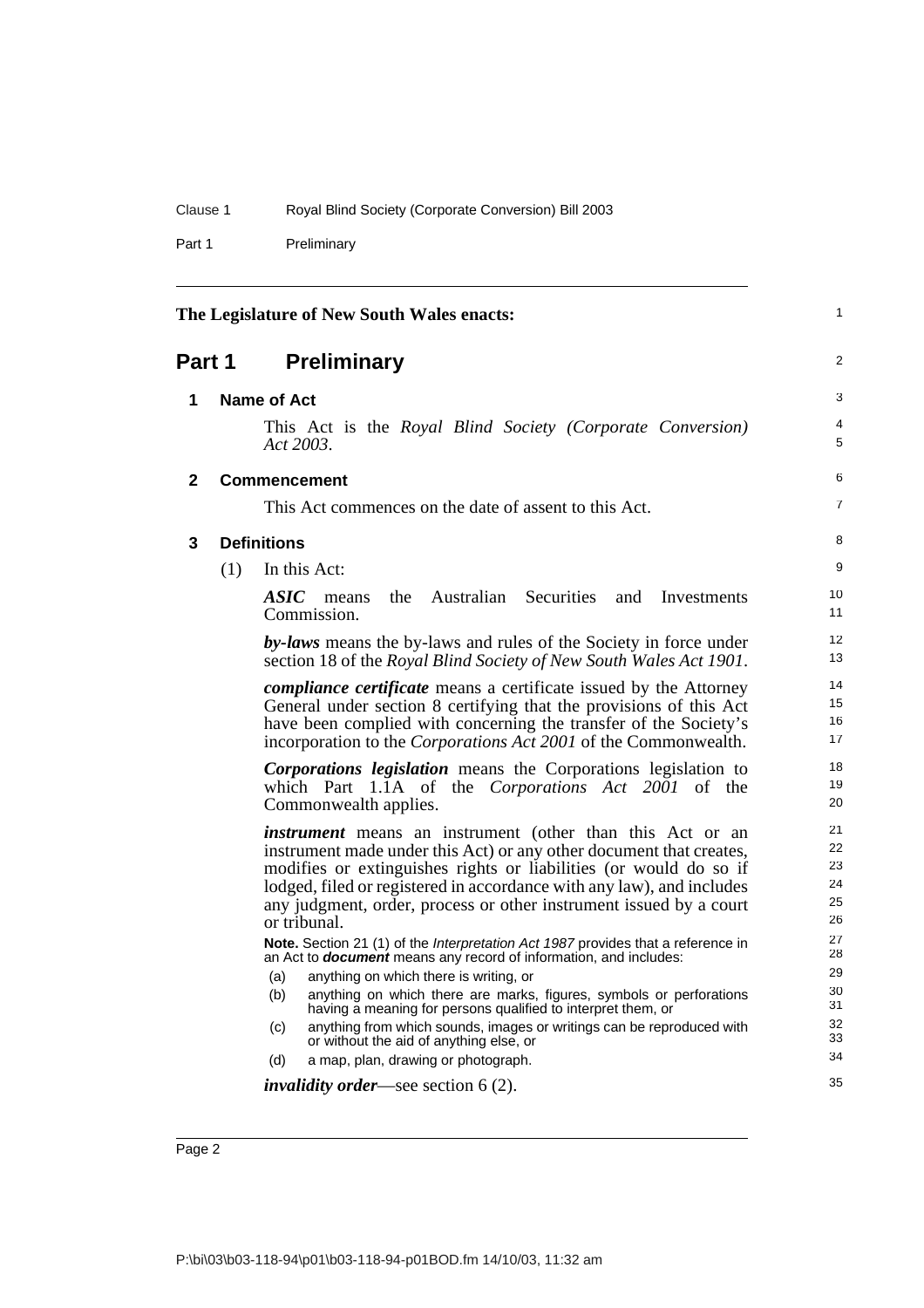Royal Blind Society (Corporate Conversion) Bill 2003 Clause 4

Preliminary **Preliminary Part 1** 

<span id="page-10-0"></span>*members* of the Society means persons who are members of the Society under the *Royal Blind Society of New South Wales Act 1901*. *registered Society* means the Society after it is registered as a public company limited by guarantee under Part 5B.1 of the *Corporations Act 2001* of the Commonwealth. *registration day* means the day on which the Society is registered as a public company limited by guarantee under Part 5B.1 of the *Corporations Act 2001* of the Commonwealth. *registration resolution*—see section 5. *Society* means the Royal Blind Society of New South Wales constituted by the *Royal Blind Society of New South Wales Act 1901*. (2) If this Act provides for an event or other thing to occur on the registration day, that event or thing is taken to occur at the beginning of the day that is the registration day. (3) Words and expressions used in this Act have the same meanings as in section 9 of the *Corporations Act 2001* of the Commonwealth, except in so far as they are defined differently in this Act or the context or subject-matter otherwise indicates or requires. (4) Notes included in this Act do not form part of this Act. **4 Amendment of Royal Blind Society of New South Wales Act 1901 No 56 relating to membership** The *Royal Blind Society of New South Wales Act 1901* is amended as set out in Schedule 1. 1  $\overline{2}$ 3 4 5 6 7 8 9 10 11 12 13 14 15 16 17 18 19 20 21 22 23 24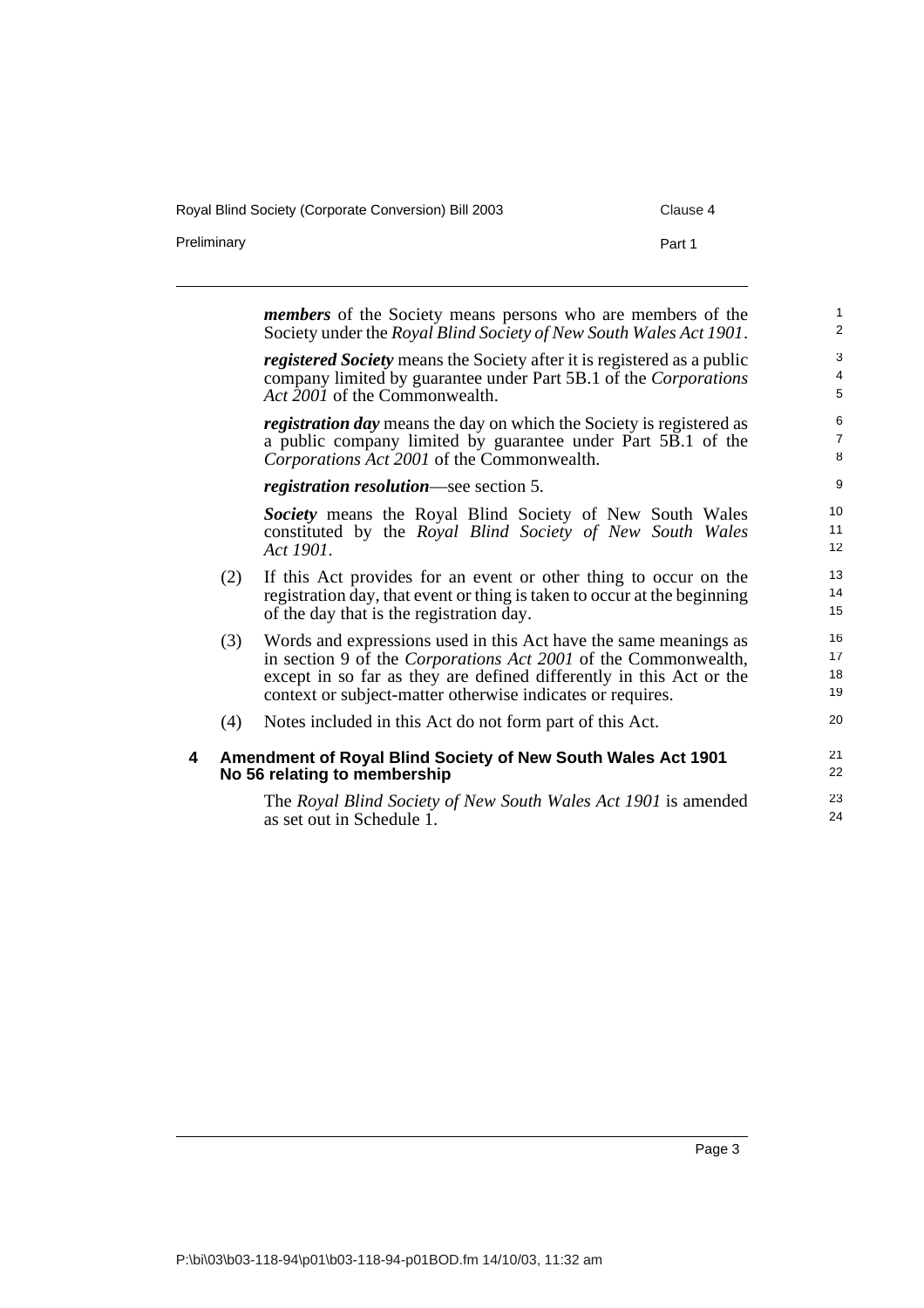Part 2 Registration resolutions

## <span id="page-11-1"></span><span id="page-11-0"></span>**Part 2 Registration resolutions**

#### **5 What is a registration resolution?**

- (1) For the purposes of this Act, a *registration resolution* is a resolution passed in accordance with this section by the members of the Society at a general meeting of the Society that:
	- (a) resolves that the Society be registered as a public company limited by guarantee under the *Corporations Act 2001* of the Commonwealth, and

1

- (b) approves a constitution for the Society on its registration as a public company.
- (2) A constitution approved by a registration resolution may contain any matter that could be included in the constitution of a public company limited by guarantee under the *Corporations Act 2001* of the Commonwealth.
- (3) A resolution is passed in accordance with this section only if:
	- (a) the resolution is passed by at least 50 per cent of the votes cast by the members of the Society (whether present in person or by proxy) who are qualified to vote at the general meeting, and
	- (b) subject to paragraph (a)—the general meeting at which the resolution is put is called and held in accordance with the provisions of the *Royal Blind Society of New South Wales Act 1901* and the by-laws.
- (4) A registration resolution may be expressed to be subject to such conditions as may be specified in the resolution. If a registration resolution is subject to any such conditions, it does not have effect as a registration resolution for the purposes of any provision of this Act (other than this section) until the conditions are satisfied.
- (5) Nothing in this Act prevents a further proposal for a registration resolution being put to the members of the Society if:
	- (a) a previously proposed registration resolution was not passed or was declared to be invalid by order of the Supreme Court under section 6, or
	- (b) an application for registration under Part 5B.1 of the *Corporations Act 2001* of the Commonwealth was not made by the Society within the prescribed period applicable to the resolution under section 7.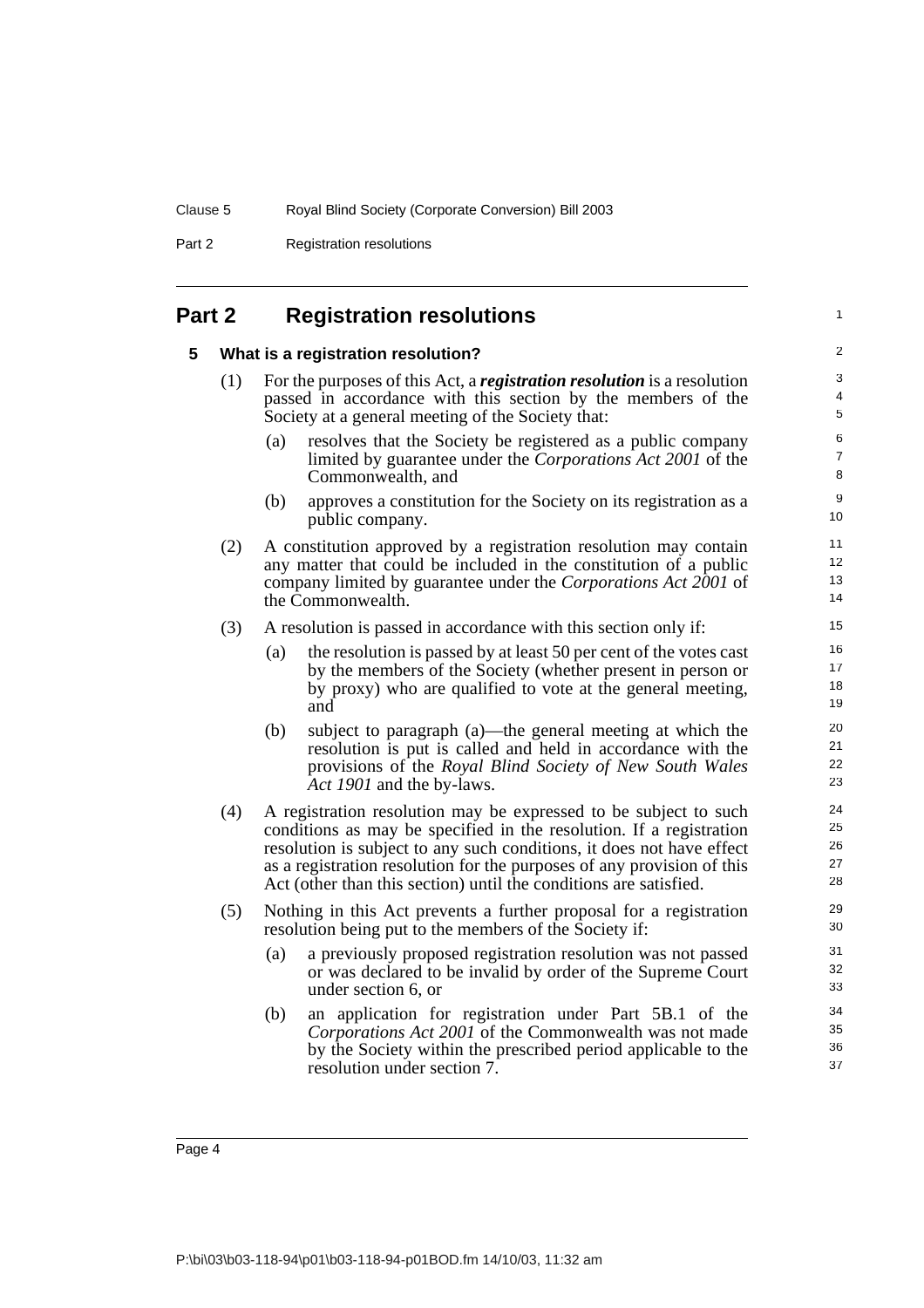Royal Blind Society (Corporate Conversion) Bill 2003 Clause 6

Registration resolutions **Part 2** 

<span id="page-12-0"></span>

| 6 |     | Irregularities concerning registration resolutions                                                                                                                                                                                                               | $\mathbf{1}$                                        |
|---|-----|------------------------------------------------------------------------------------------------------------------------------------------------------------------------------------------------------------------------------------------------------------------|-----------------------------------------------------|
|   | (1) | Resolutions to which this section applies                                                                                                                                                                                                                        | 2                                                   |
|   |     | This section applies to any registration resolution or purported<br>registration resolution.                                                                                                                                                                     | 3<br>4                                              |
|   | (2) | Procedural irregularity does not invalidate resolution without<br>court order                                                                                                                                                                                    | $\,$ 5 $\,$<br>6                                    |
|   |     | A resolution to which this section applies is not invalidated because<br>of any procedural irregularity unless, on an application made under<br>this section, the Supreme Court by order declares the resolution to<br>be invalid (an <i>invalidity order</i> ). | $\overline{7}$<br>$\,8\,$<br>$\boldsymbol{9}$<br>10 |
|   | (3) | Who may apply for invalidity order                                                                                                                                                                                                                               | 11                                                  |
|   |     | An application to the Supreme Court for an invalidity order under<br>this section may be made only if no fewer than 3 persons who were<br>eligible to vote at the meeting at which the resolution was passed<br>make the application.                            | 12<br>13<br>14<br>15                                |
|   | (4) | Time for application for order                                                                                                                                                                                                                                   | 16                                                  |
|   |     | Such an application can only be made to the Supreme Court within<br>the period of one month commencing on the date of the passing of<br>the resolution.                                                                                                          | 17<br>18<br>19                                      |
|   | (5) | Parties to an application                                                                                                                                                                                                                                        | 20                                                  |
|   |     | The parties to any such application are as follows:                                                                                                                                                                                                              | 21                                                  |
|   |     | the applicants,<br>(a)                                                                                                                                                                                                                                           | 22                                                  |
|   |     | the Society,<br>(b)                                                                                                                                                                                                                                              | 23                                                  |
|   |     | (c)<br>the Attorney General.                                                                                                                                                                                                                                     | 24                                                  |
|   | (6) | When Supreme Court may make invalidity order                                                                                                                                                                                                                     | 25                                                  |
|   |     | The Supreme Court must not make an invalidity order unless it is of<br>the opinion that:                                                                                                                                                                         | 26<br>27                                            |
|   |     | the irregularity was not, or was not the result of, an accidental<br>(a)<br>omission or non-receipt of a notice required under the<br>provisions of the Royal Blind Society of New South Wales<br>Act 1901 or the by-laws, and                                   | 28<br>29<br>30<br>31                                |
|   |     | the irregularity has caused or may cause substantial injustice.<br>(b)                                                                                                                                                                                           | 32                                                  |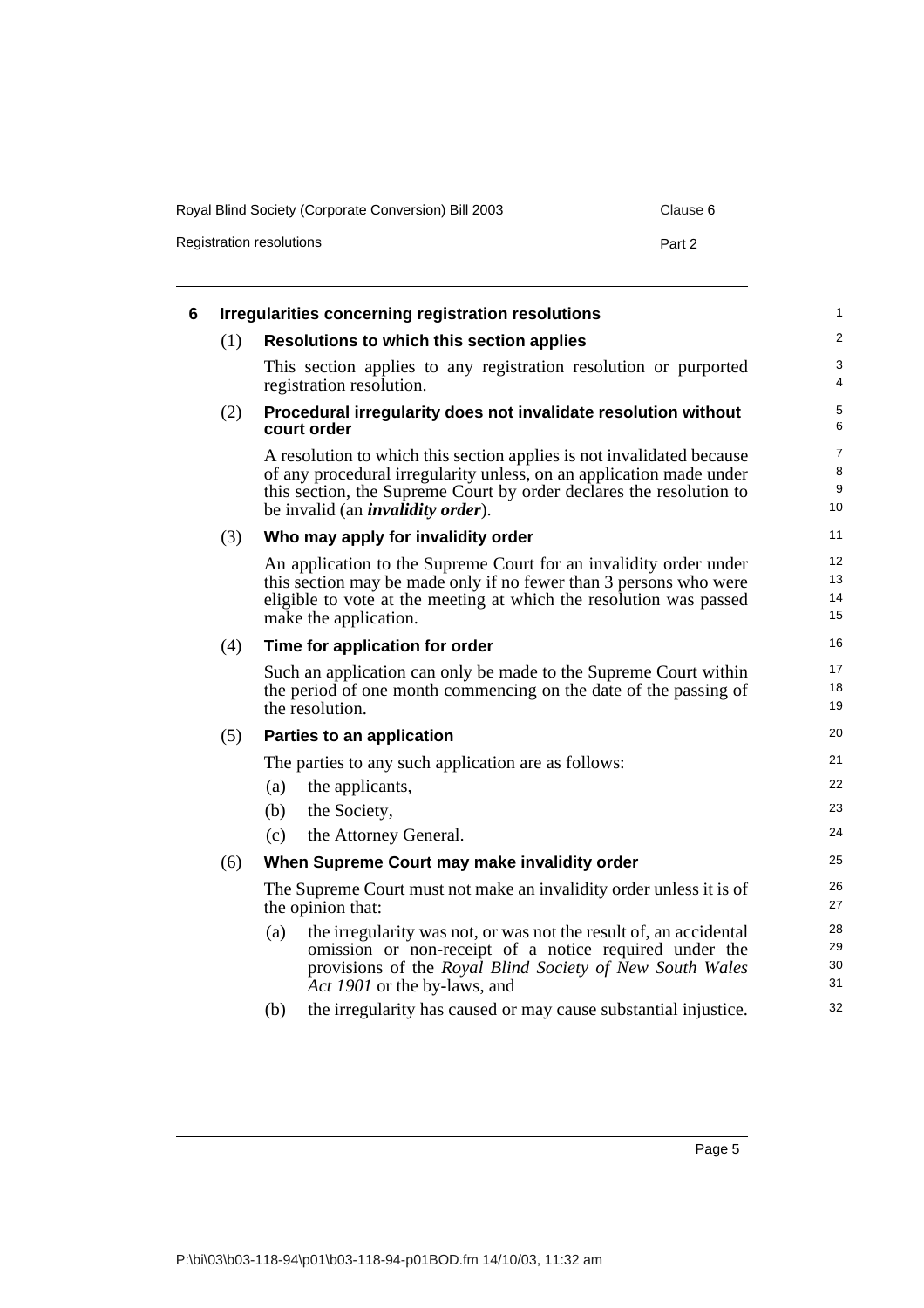Part 2 Registration resolutions

### (7) **Supreme Court may enjoin Attorney General issuing compliance certificate**

The Supreme Court may, of its own motion or on the application of a party to an application for an invalidity order in relation to a resolution, make an order that enjoins the Attorney General from issuing a compliance certificate in relation to the resolution until the application for the invalidity order is determined by the Court.

### (8) **Effect of invalidity order on compliance certificates**

If the Supreme Court makes an invalidity order in relation to a resolution, the Attorney General cannot issue a compliance certificate in relation to the resolution.

## (9) **Rules of court may be made**

Rules of court (not inconsistent with this Act or the regulations) may be made under the *Supreme Court Act 1970* for the purposes of this section. This subsection does not limit the rule-making powers conferred by the *Supreme Court Act 1970*.

#### (10) **Meaning of procedural irregularity**

In this section, a reference to a procedural irregularity includes a reference to:

- (a) any defect, irregularity or deficiency of notice or time, and
- (b) any miscalculation of voting entitlements.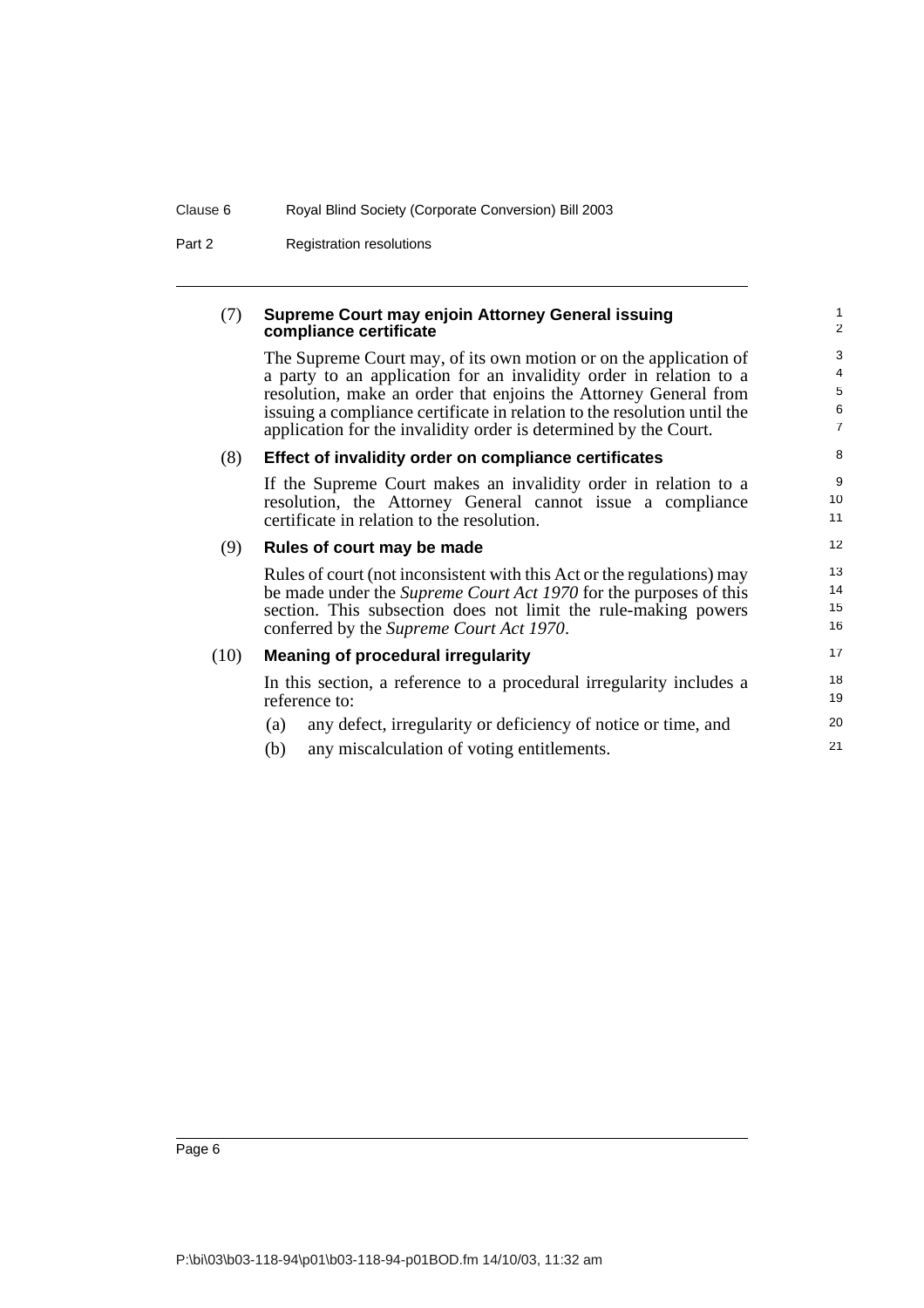| Royal Blind Society (Corporate Conversion) Bill 2003 | Clause 7 |
|------------------------------------------------------|----------|
| Registration of Society as a public company          | Part 3   |

<span id="page-14-4"></span><span id="page-14-3"></span><span id="page-14-2"></span><span id="page-14-1"></span><span id="page-14-0"></span>

| Part 3            |                                                                                              | <b>Registration of Society as a public company</b>                                                                                                                                                                                                                                                                                                      | $\mathbf{1}$                     |
|-------------------|----------------------------------------------------------------------------------------------|---------------------------------------------------------------------------------------------------------------------------------------------------------------------------------------------------------------------------------------------------------------------------------------------------------------------------------------------------------|----------------------------------|
| <b>Division 1</b> |                                                                                              | Authorisation to transfer incorporation                                                                                                                                                                                                                                                                                                                 | 2                                |
| 7                 | Society may apply to be registered as a public company under<br><b>Corporations Act 2001</b> |                                                                                                                                                                                                                                                                                                                                                         |                                  |
|                   | (1)                                                                                          | The Society may apply to ASIC for the Society to be registered<br>under Part 5B.1<br>of the <i>Corporations</i> Act 2001 of the<br>Commonwealth as a public company limited by guarantee, but only<br>if a compliance certificate is issued by the Attorney General.                                                                                    | 5<br>6<br>$\overline{7}$<br>8    |
|                   | (2)                                                                                          | An application under subsection (1) must be made:                                                                                                                                                                                                                                                                                                       | 9                                |
|                   |                                                                                              | in accordance with the provisions of section 601BC of the<br>(a)<br>Corporations Act 2001 of the Commonwealth, and                                                                                                                                                                                                                                      | 10<br>11                         |
|                   |                                                                                              | within the prescribed period applicable to the registration<br>(b)<br>resolution.                                                                                                                                                                                                                                                                       | 12<br>13                         |
|                   | (3)                                                                                          | For the purposes of section 601BC $(8)$ $(d)$ of the Corporations Act<br>2001 of the Commonwealth, the Society is authorised by this Act to<br>transfer its incorporation in accordance with this Act.                                                                                                                                                  | 14<br>15<br>16                   |
|                   | In this section:<br>(4)                                                                      |                                                                                                                                                                                                                                                                                                                                                         |                                  |
|                   | <i>prescribed period</i> , in relation to a registration resolution, means:                  |                                                                                                                                                                                                                                                                                                                                                         | 18                               |
|                   |                                                                                              | except as provided by paragraph (b)—the period of 12 months<br>(a)<br>(or such other period as may be prescribed by the regulations,<br>whether before or after the resolution is passed or before or<br>after the 12-month period expires) commencing on the day on<br>which the resolution is passed, or                                              | 19<br>20<br>21<br>22<br>23       |
|                   |                                                                                              | if an application for an invalidity order under section 6 is duly<br>(b)<br>made but is refused or withdrawn after the end of the period<br>referred to in paragraph (a) that is applicable to the<br>resolution—the period of one month commencing on the date<br>on which the application is finally determined or withdrawn<br>(as the case may be). | 24<br>25<br>26<br>27<br>28<br>29 |
| <b>Division 2</b> |                                                                                              | <b>Compliance certificate</b>                                                                                                                                                                                                                                                                                                                           | 30                               |
| 8                 |                                                                                              | Attorney General may issue compliance certificate                                                                                                                                                                                                                                                                                                       | 31                               |
|                   | (1)                                                                                          | The Attorney General may issue a compliance certificate to the<br>Society that certifies that the provisions of this Act have been<br>complied with concerning the transfer of its incorporation to the<br>Corporations Act 2001 of the Commonwealth if the Attorney<br>General is satisfied that:                                                      | 32<br>33<br>34<br>35<br>36       |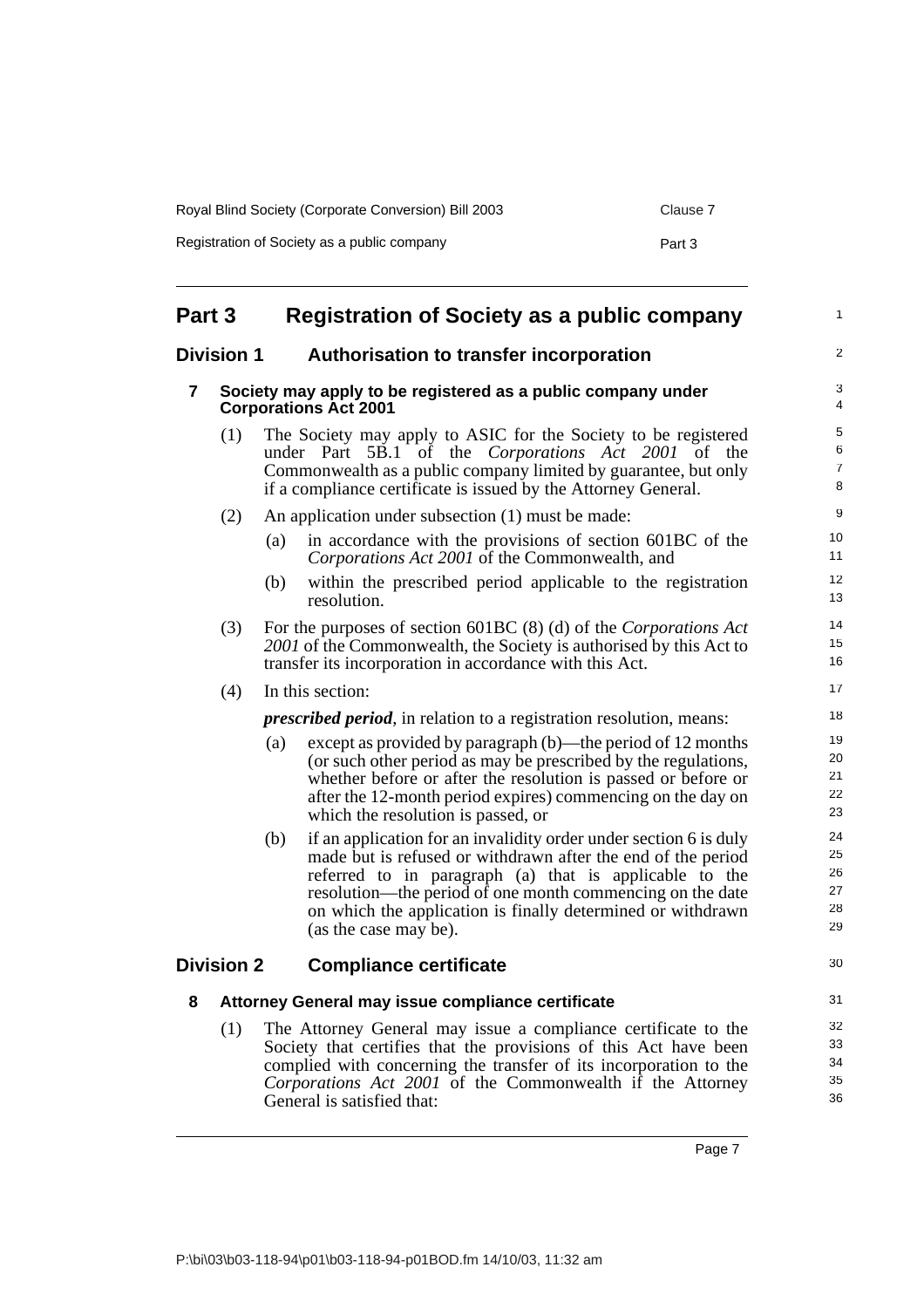| (a) a registration resolution has been passed, and   |
|------------------------------------------------------|
| (b) the period specified in section 6 for the making |

g of an application for an invalidity order in respect of the resolution has expired, and

23 24

- (c) an invalidity order has not been made by the Supreme Court under section 6 in respect of the resolution.
- (2) The Attorney General is to provide ASIC with a copy of the compliance certificate issued under this section as soon as practicable after it is issued to the Society. However, a failure to provide such a copy does not affect the validity of the certificate.
- (3) A compliance certificate issued under this section cannot be challenged, reviewed or called into question in proceedings before any court or tribunal.
- (4) A compliance certificate issued under this section is conclusive evidence in any proceedings before a court or tribunal that all the requirements of this Act have been complied with concerning the transfer of the incorporation of the Society to the *Corporations Act 2001* of the Commonwealth as a public company limited by guarantee.
- (5) The Attorney General cannot issue a certificate under this section in relation to a registration resolution if the Attorney General is enjoined from doing so by the Supreme Court under section 6 (7).

### <span id="page-15-0"></span>**Division 3 Provisions consequent on transfer of incorporation of the Society**

#### <span id="page-15-1"></span>**9 Registered Society is continuation of Society**

(1) Section 601BM of the *Corporations Act 2001* of the Commonwealth makes provision for the legal consequences of the registration of a body corporate as a company under Part 5B.1 of that Act.

**Note.** Section 601BM of the Corporations Act 2001 of the Commonwealth provides that the registration of a body as a company under Part 5B.1 of that Act does not:

- (a) create a new legal entity, or
- (b) affect the body's existing property, rights or obligations (except as against the members of the body in their capacity as members), or
- (c) render defective any legal proceedings by or against the body or its members.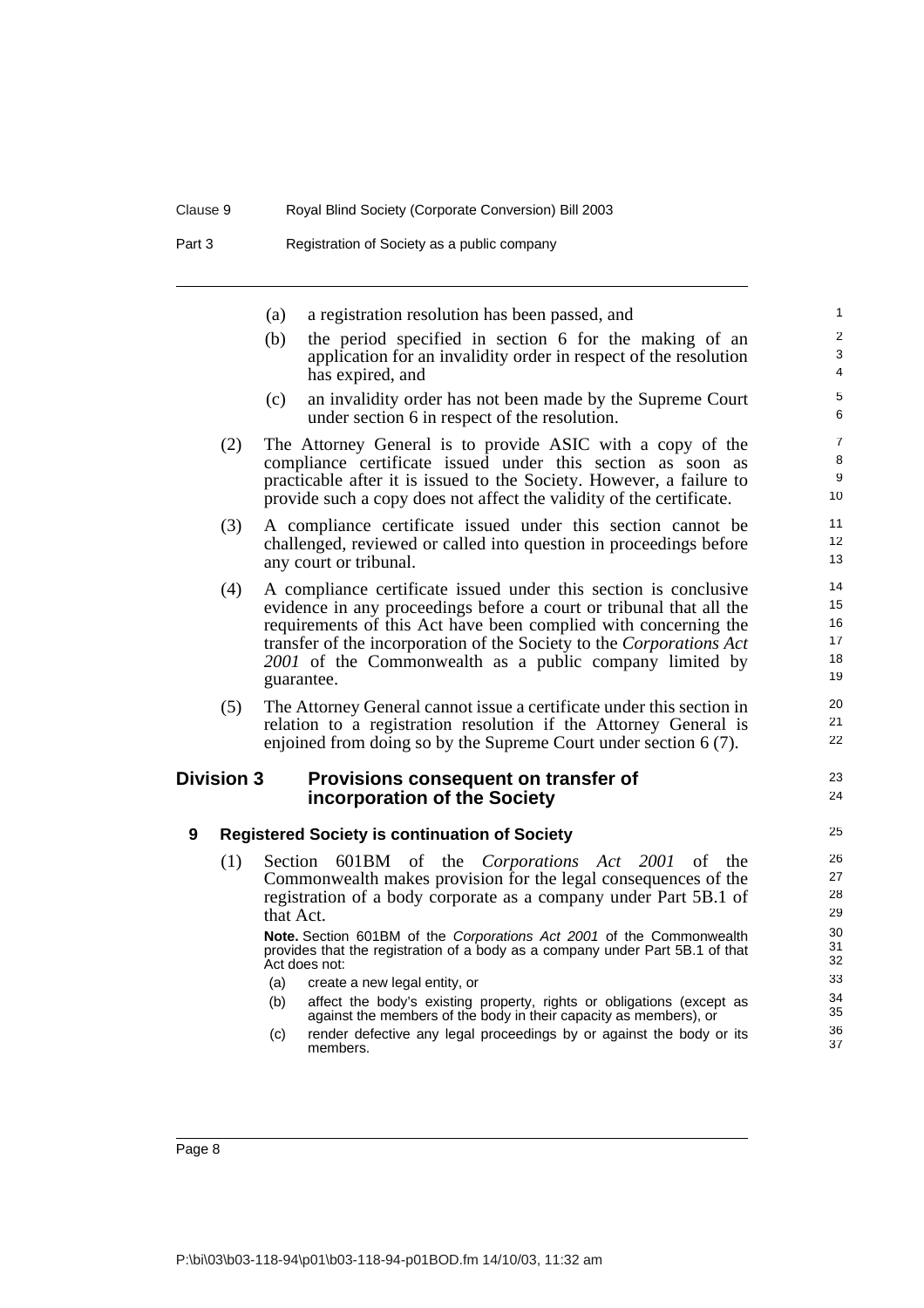Registration of Society as a public company example of the Part 3

- 
- (2) A reference in any instrument (other than the *Royal Blind Society of New South Wales Act 1901*) to the Society is to be read on and after the registration day as including a reference to the registered Society.

#### <span id="page-16-0"></span>**10 Royal Blind Society of New South Wales Act 1901 and by-laws cease to have effect on registration day**

(1) The provisions of the *Royal Blind Society of New South Wales Act 1901* and the by-laws cease to have effect on the registration day.

**Note.** Section 30 of the Interpretation Act 1987 provides that the repeal of an Act or statutory rule does not, among other things, affect the previous operation of the Act or statutory rule or anything duly suffered, done or commenced under the Act or statutory rule or affect any right, privilege, obligation or liability acquired, accrued or incurred under the Act or statutory rule. The section provides that a reference to the repeal of an Act or statutory rule in that section includes a reference to the abrogation, limitation or extension of the effect of the Act or rule.

(2) The Governor may, by proclamation published in the Gazette, repeal the *Royal Blind Society of New South Wales Act 1901* and the by-laws on or after the registration day.

### <span id="page-16-1"></span>**11 Registered Society is authorised to use existing name**

- (1) The registered Society is authorised to use the name "Royal Blind Society of New South Wales" as its corporate name without the word "Limited" being included in that name.
- (2) Nothing in subsection (1) prevents the registered Society from changing its name in accordance with the provisions of the *Corporations Act 2001* of the Commonwealth to include the word "Limited" in its name.
- (3) Subsection (1) has effect for only so long as the registered Society retains the name "Royal Blind Society of New South Wales".
- (4) Subsection (1) is declared to be a Corporations legislation displacement provision for the purposes of section 5G of the *Corporations Act 2001* of the Commonwealth in relation to the provisions of Part 2B.6 of that Act.

**Note.** Section 5G (6) of the Corporations Act 2001 of the Commonwealth provides that the provisions of Part 2B.6 and Part 5B.3 of that Act (which relate to the use of names) do not:

(a) prohibit a company or other body from using a name if the use of the name is expressly provided for, or authorised by, a provision of a law of a State or Territory, or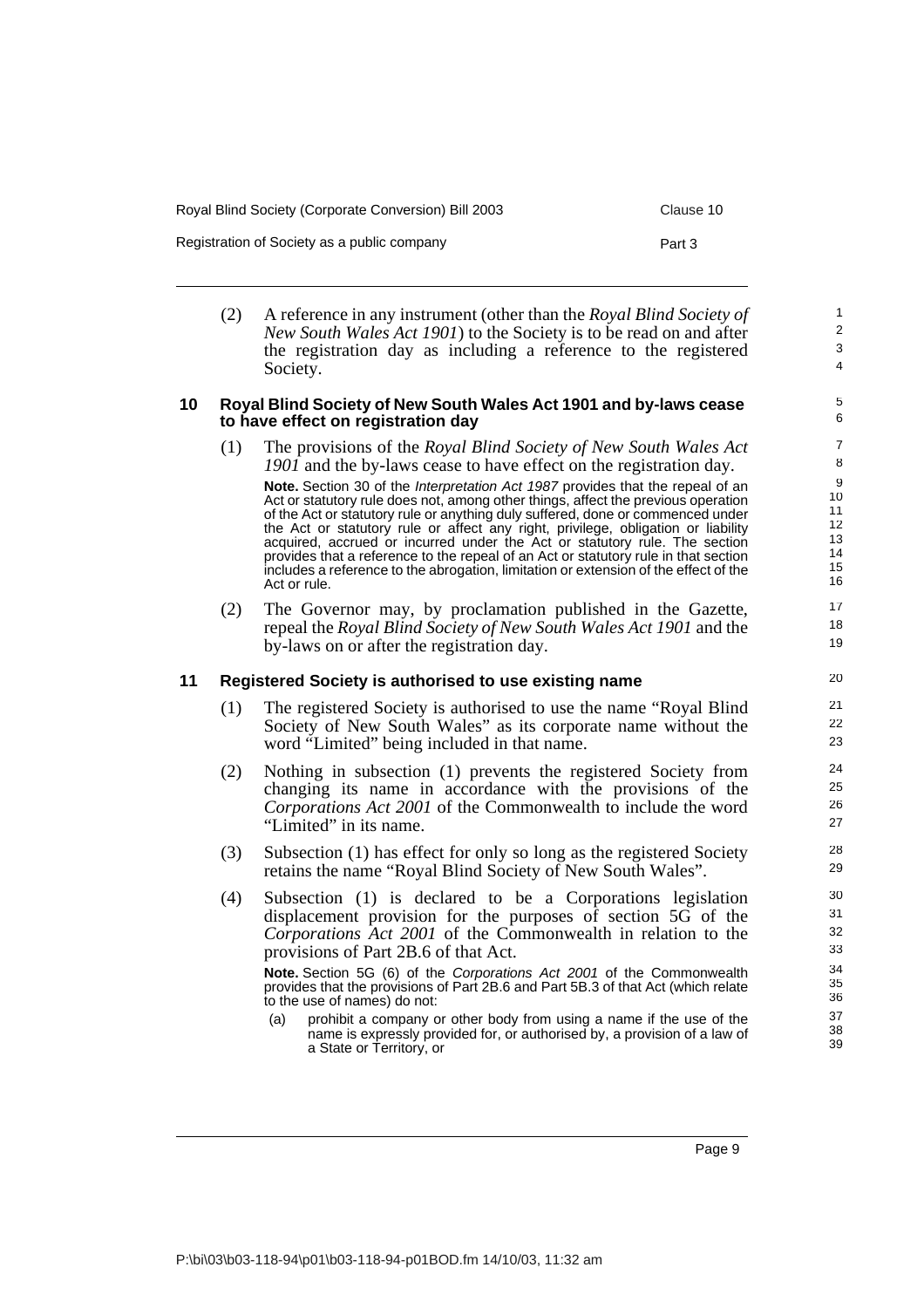Part 3 Registration of Society as a public company

(b) require a company or other body to use a word as part of its name if the company or body is expressly authorised not to use that word by a provision of a law of a State or Territory.

However, section 5G (3) of that Act provides that section 5G will only apply to a provision of a law of a State or Territory enacted after the commencement of that Act if a law of the State or Territory declares the provision to be a Corporations legislation displacement provision for the purposes of that section.

#### <span id="page-17-0"></span>**12 Exclusion of Corporations legislation that applies to the registered Society as federal law**

9 10

8

### (1) **Application of section**

This section enables the regulations to exclude the operation of provisions of the Corporations legislation that would otherwise apply to the registered Society (or a matter relating to the registered Society) as a law of the Commonwealth.

#### (2) **Declarations under section 5F of Corporations Act 2001**

The regulations may declare any matter relating to the registered Society (other than a declared matter) to be an excluded matter for the purposes of section 5F of the *Corporations Act 2001* of the Commonwealth in relation to:

- (a) the whole of the Corporations legislation, or
- (b) a specified provision of that legislation, or
- (c) that legislation other than a specified provision, or
- (d) that legislation otherwise than to a specified extent.

**Note.** Section 5F of the Corporations Act 2001 of the Commonwealth provides that if a State law declares a matter to be an excluded matter for the purposes of that section in relation to all or part of the Corporations legislation of the Commonwealth, the provisions that are the subject of the declaration will not apply in relation to that matter in the State concerned.

#### (3) **Declarations under section 5G of Corporations Act 2001**

The regulations may declare any provision of this Act relating to the registered Society (other than a declared provision) to be a Corporations legislation displacement provision for the purposes of section 5G of the *Corporations Act 2001* of the Commonwealth (either generally or specifically in relation to a provision of the Corporations legislation).

**Note.** Section 5G of the Corporations Act 2001 of the Commonwealth provides that if a State law declares a provision of a State law to be a Corporations legislation displacement provision, any provision of the Corporations legislation with which the State provision would otherwise be inconsistent does not apply to the extent necessary to avoid the inconsistency.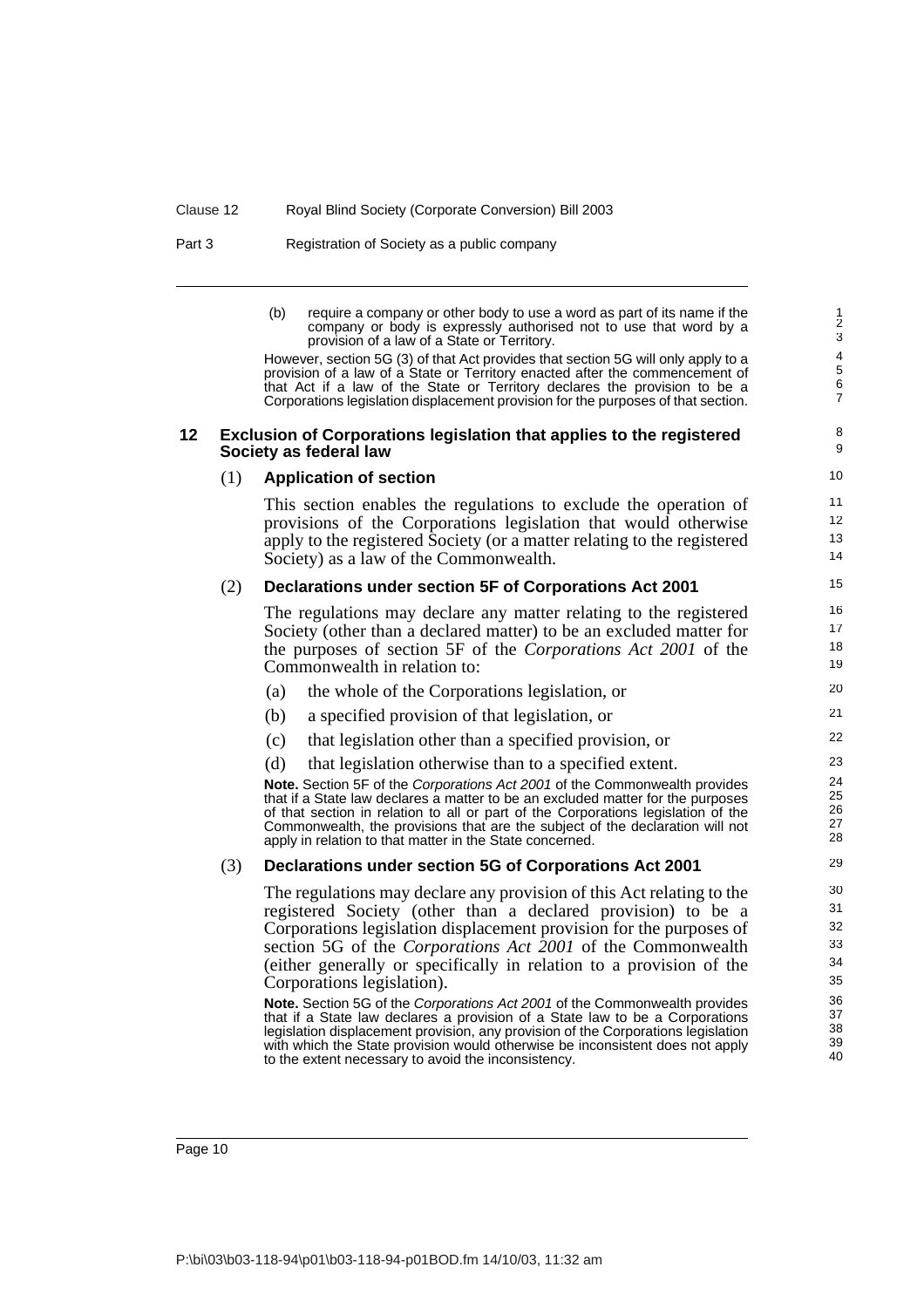| Royal Blind Society (Corporate Conversion) Bill 2003 | Clause 12 |
|------------------------------------------------------|-----------|
| Registration of Society as a public company          | Part 3    |

### (4) **Definitions**

In this section:

*declared matter* means a matter that is declared to be an excluded matter for the purposes of section 5F of the *Corporations Act 2001* of the Commonwealth by another provision of this Act.

*declared provision* means a provision of this Act that is declared to be a Corporations legislation displacement provision for the purposes of section 5G of the *Corporations Act 2001* of the Commonwealth by another provision of this Act.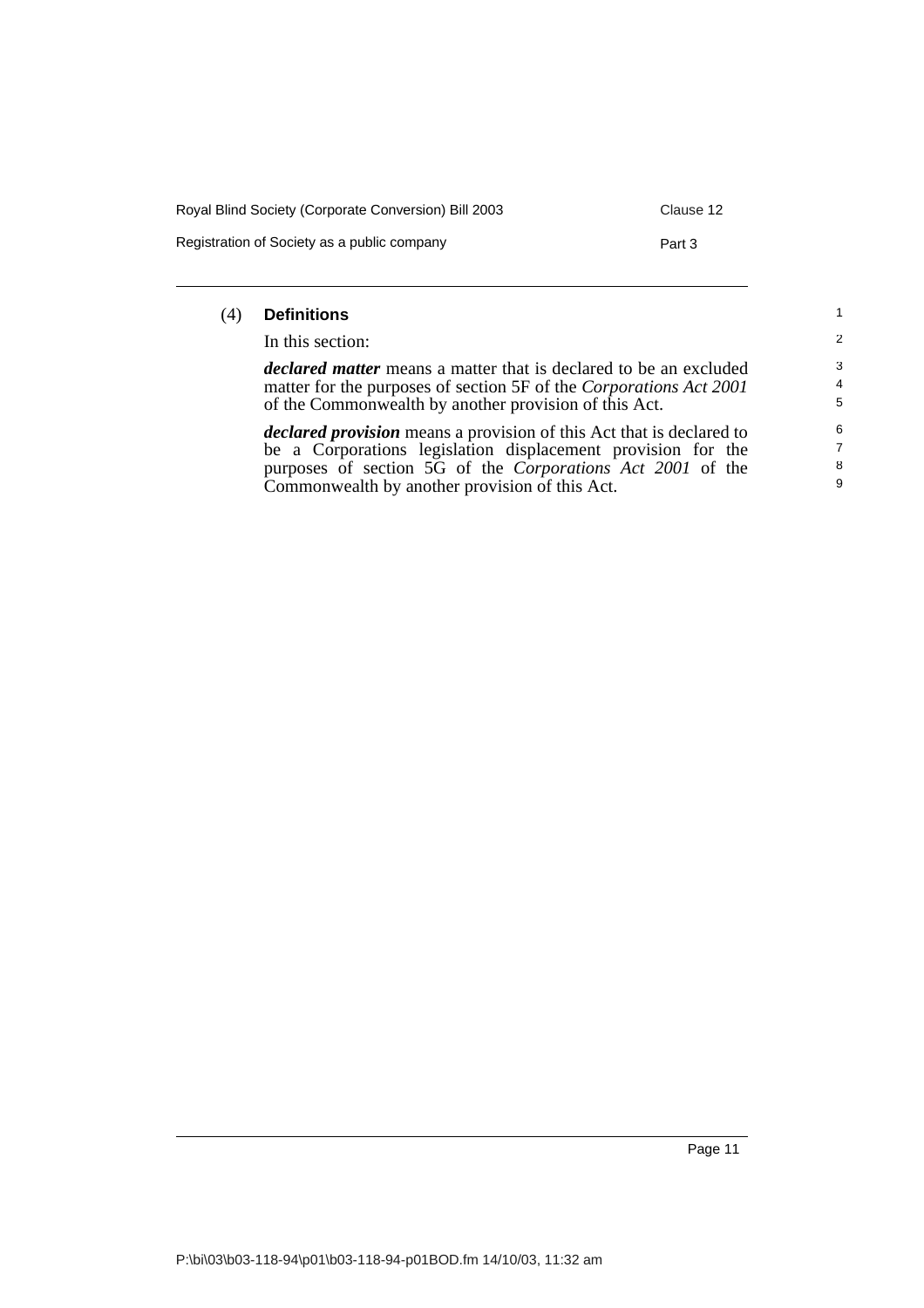Part 4 Miscellaneous

<span id="page-19-3"></span><span id="page-19-2"></span><span id="page-19-1"></span><span id="page-19-0"></span>

| Part 4 |                    |     | <b>Miscellaneous</b>                                                                                                                                                                                                                                                        | 1              |  |  |  |
|--------|--------------------|-----|-----------------------------------------------------------------------------------------------------------------------------------------------------------------------------------------------------------------------------------------------------------------------------|----------------|--|--|--|
| 13     | <b>Regulations</b> |     |                                                                                                                                                                                                                                                                             |                |  |  |  |
|        |                    |     | The Governor may make regulations, not inconsistent with this Act,<br>for or with respect to any matter that by this Act is required or<br>permitted to be prescribed or that is necessary or convenient to be<br>prescribed for carrying out or giving effect to this Act. |                |  |  |  |
| 14     |                    |     | Effect of this Act on contracts, instruments and related matters                                                                                                                                                                                                            | 7              |  |  |  |
|        |                    |     | The operation of this Act (and, in particular, Schedule 3) is not to be<br>regarded as:                                                                                                                                                                                     | 8<br>9         |  |  |  |
|        |                    | (a) | a breach of contract or confidence or otherwise as a civil<br>wrong, or                                                                                                                                                                                                     | 10<br>11       |  |  |  |
|        |                    | (b) | a breach of any instrument (including, without limitation, any<br>provision prohibiting, restricting or regulating the assignment<br>or transfer of assets or liabilities), or                                                                                              | 12<br>13<br>14 |  |  |  |
|        |                    | (c) | an event of default under any contract or other instrument, or                                                                                                                                                                                                              | 15             |  |  |  |
|        |                    | (d) | giving rise to any remedy by a party to a contract or other<br>instrument, or as causing or permitting the termination of, or<br>exercise of rights under, any contract or other instrument.                                                                                | 16<br>17<br>18 |  |  |  |
| 15     |                    |     | <b>Exemption from State tax</b>                                                                                                                                                                                                                                             | 19             |  |  |  |
|        | (1)                |     | In this section:                                                                                                                                                                                                                                                            | 20             |  |  |  |
|        |                    |     | <i>exempt matter</i> means any of the following:                                                                                                                                                                                                                            | 21             |  |  |  |
|        |                    | (a) | the registration of the Society as a company under Part 5B.1<br>of the Corporations Act 2001 of the Commonwealth,                                                                                                                                                           | 22<br>23       |  |  |  |
|        |                    | (b) | such other matters in connection with this Act as may be<br>prescribed by the regulations.                                                                                                                                                                                  | 24<br>25       |  |  |  |
|        |                    |     | State tax means application or registration fees, duty under the<br>Duties Act 1997 or any other tax, duty, fee or charge imposed by any<br>Act or law of the State.                                                                                                        | 26<br>27<br>28 |  |  |  |
|        | (2)                |     | State tax is not payable in relation to:                                                                                                                                                                                                                                    | 29             |  |  |  |
|        |                    | (a) | an exempt matter, or                                                                                                                                                                                                                                                        | 30             |  |  |  |
|        |                    | (b) | anything done because of, or for a purpose connected with or<br>arising out of, an exempt matter.                                                                                                                                                                           | 31<br>32       |  |  |  |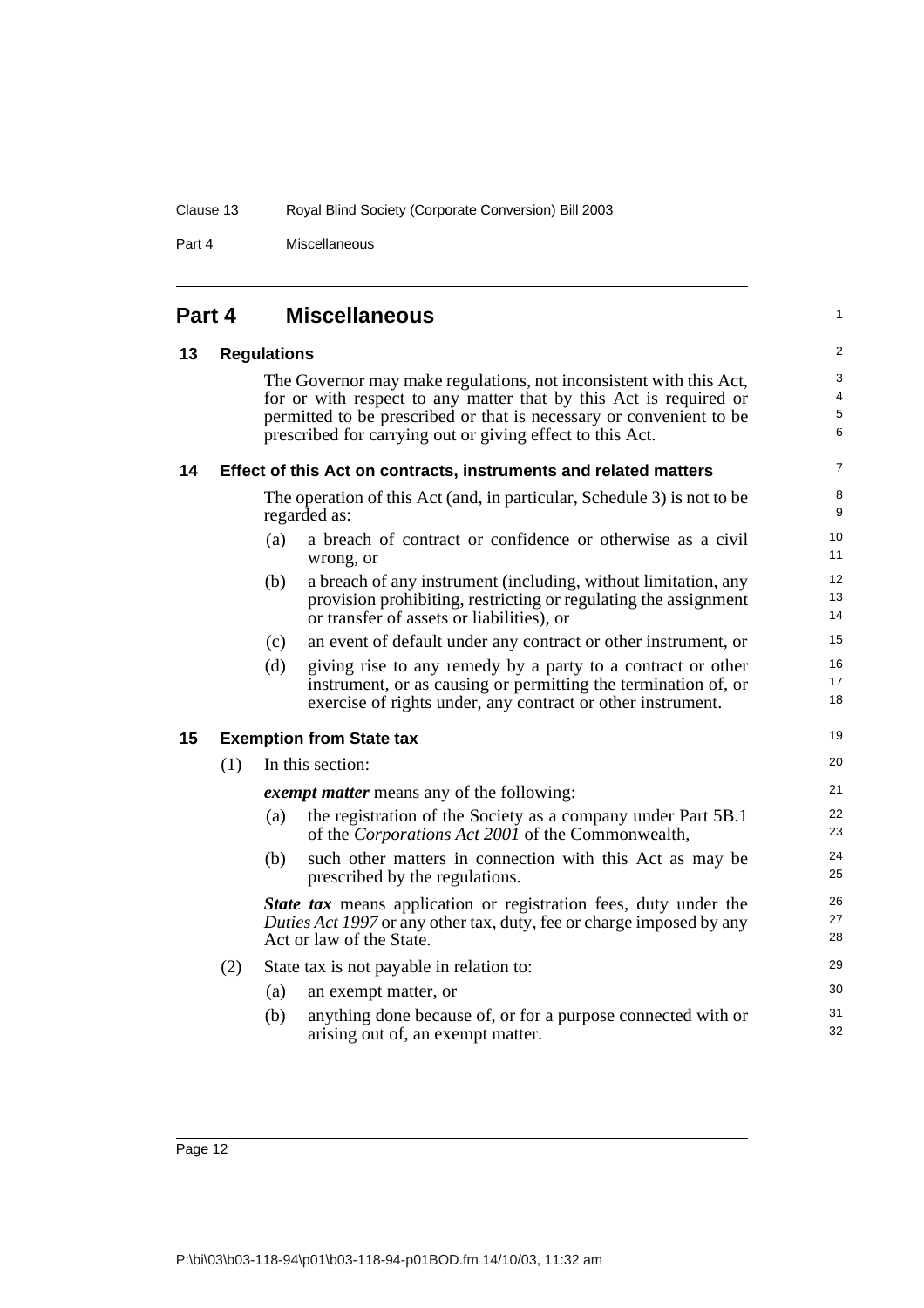| Amendment of Subordinate Legislation Act 1989 No 146              |  |  |  |  |
|-------------------------------------------------------------------|--|--|--|--|
| Miscellaneous<br>Part 4                                           |  |  |  |  |
| Royal Blind Society (Corporate Conversion) Bill 2003<br>Clause 16 |  |  |  |  |

<span id="page-20-1"></span><span id="page-20-0"></span>

| 16 | Amendment of Subordinate Legislation Act 1989 No 146                         |                    |
|----|------------------------------------------------------------------------------|--------------------|
|    | The Subordinate Legislation Act 1989 is amended as set out in<br>Schedule 2. | $\mathcal{P}$<br>3 |
| 17 | Savings, transitional and other provisions                                   | $\overline{4}$     |
|    | Schedule 3 has effect.                                                       | 5                  |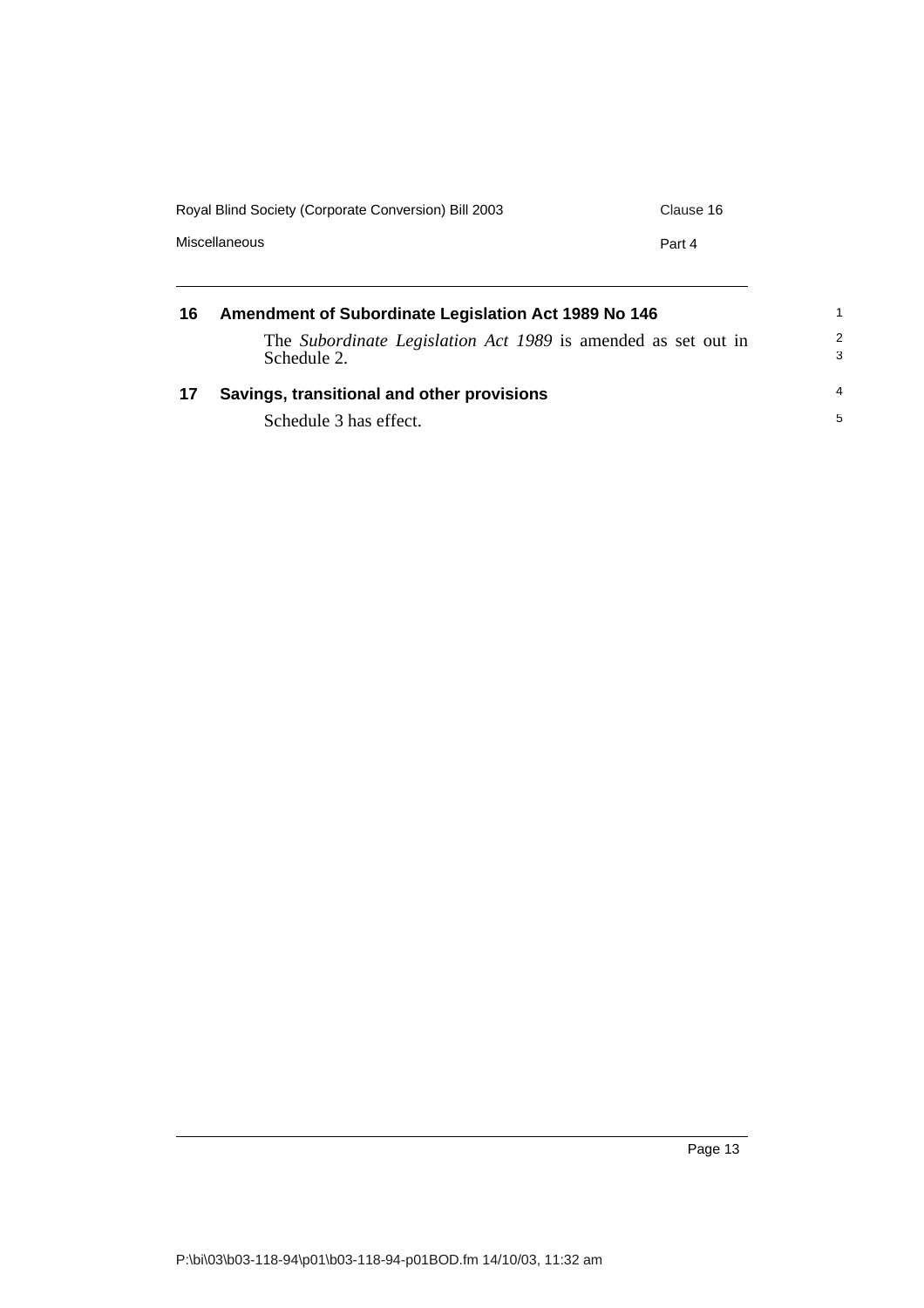Schedule 1 Amendment of Royal Blind Society of New South Wales Act 1901

<span id="page-21-0"></span>

|     |    |                   | Schedule 1 Amendment of Royal Blind Society of New<br>South Wales Act 1901                                                                                                                                      | $\mathbf{1}$<br>$\overline{2}$ |
|-----|----|-------------------|-----------------------------------------------------------------------------------------------------------------------------------------------------------------------------------------------------------------|--------------------------------|
|     |    |                   | (Section 4)                                                                                                                                                                                                     | 3                              |
| [1] |    | <b>Section 2B</b> |                                                                                                                                                                                                                 | 4                              |
|     |    |                   | Omit the section. Insert instead:                                                                                                                                                                               | 5                              |
|     | 2B |                   | <b>Objects of Society</b>                                                                                                                                                                                       | 6                              |
|     |    | (1)               | The objects of the Society are:                                                                                                                                                                                 | $\overline{7}$                 |
|     |    |                   | to provide assistance to blind or vision-impaired<br>(a)<br>persons to access, and fully participate in, all facets of<br>life, and                                                                             | 8<br>9<br>10                   |
|     |    |                   | to remove barriers that prevent blind or vision-impaired<br>(b)<br>persons from enjoying equal access, opportunities or<br>participation within the community.                                                  | 11<br>12<br>13                 |
|     |    | (2)               | The Society may pursue these objects in the State or outside<br>the State.                                                                                                                                      | 14<br>15                       |
|     |    | (3)               | The Society may enter into commercial ventures or other<br>arrangements in pursuance of these objects.                                                                                                          | 16<br>17                       |
|     |    | (4)               | This section has effect despite anything in section 2.                                                                                                                                                          | 18                             |
| [2] |    | <b>Section 5</b>  |                                                                                                                                                                                                                 | 19                             |
|     |    |                   | Omit sections 5–5B. Insert instead:                                                                                                                                                                             | 20                             |
|     | 5  |                   | <b>Membership of the Society</b>                                                                                                                                                                                | 21                             |
|     |    | (1)               | The members of the Society are:                                                                                                                                                                                 | 22                             |
|     |    |                   | any person who was a member of the council<br>(a)<br>immediately before the commencement of the Royal<br>Blind Society (Corporate Conversion) Act 2003 and has<br>not ceased to be a member of the Society, and | 23<br>24<br>25<br>26           |
|     |    |                   | any other person who is admitted to membership under<br>(b)<br>this section and who has not ceased to be a member of<br>the Society.                                                                            | 27<br>28<br>29                 |
|     |    | (2)               | A person may be admitted to membership of the Society if:                                                                                                                                                       | 30                             |
|     |    |                   | the person is over 18 years of age, and<br>(a)                                                                                                                                                                  | 31                             |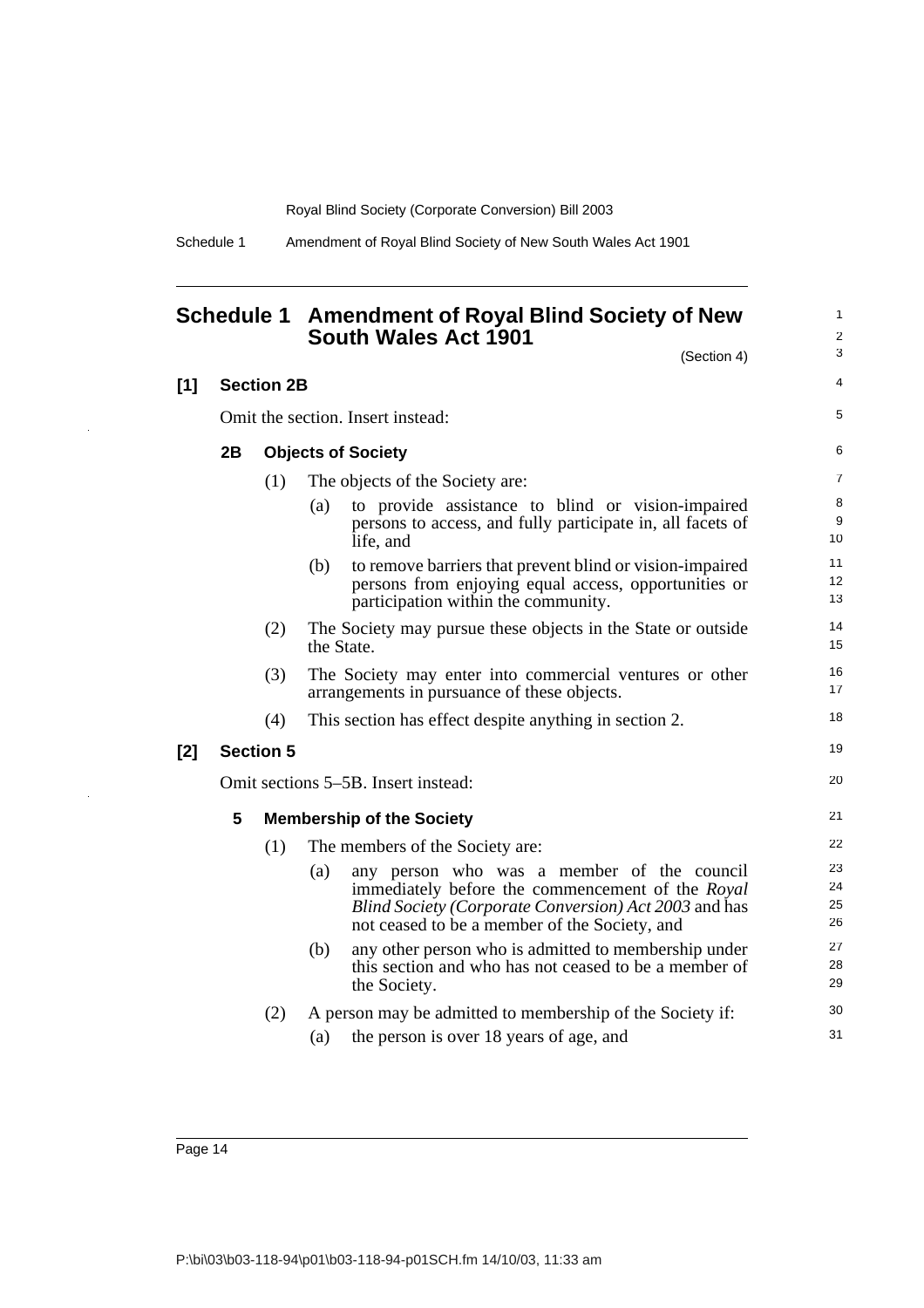## Amendment of Royal Blind Society of New South Wales Act 1901 Schedule 1

|     | (b)                                                                                                                                                                                             | the person has paid the annual membership fee for the<br>relevant calendar year of \$10 or such other amount as<br>the council may determine, and                                                                                                                              | 1<br>$\overline{2}$<br>3   |  |  |
|-----|-------------------------------------------------------------------------------------------------------------------------------------------------------------------------------------------------|--------------------------------------------------------------------------------------------------------------------------------------------------------------------------------------------------------------------------------------------------------------------------------|----------------------------|--|--|
|     | (c)                                                                                                                                                                                             | the person has given the council a duly signed and<br>completed application, and                                                                                                                                                                                               | 4<br>5                     |  |  |
|     | (d)                                                                                                                                                                                             | the person's application has been approved by the<br>council at least 30 days before any meeting of the<br>members of the Society.                                                                                                                                             | 6<br>$\overline{7}$<br>8   |  |  |
| (3) |                                                                                                                                                                                                 | 9<br>An application for the purposes of subsection $(2)$ (c) must be<br>10<br>in the form approved by the council from time to time.                                                                                                                                           |                            |  |  |
| (4) |                                                                                                                                                                                                 | A person who is admitted to membership under subsection (2)<br>is a member until 31 December next following the date on<br>which the person is admitted to membership or the conclusion<br>of the annual general meeting next following that date<br>(whichever is the later). | 11<br>12<br>13<br>14<br>15 |  |  |
| (5) |                                                                                                                                                                                                 | A person who is a member of the Society ceases to be a<br>member if:                                                                                                                                                                                                           | 16<br>17                   |  |  |
|     | (a)                                                                                                                                                                                             | the person dies, or                                                                                                                                                                                                                                                            | 18                         |  |  |
|     | (b)                                                                                                                                                                                             | the person resigns membership by written notice given<br>to the council, or                                                                                                                                                                                                    | 19<br>20                   |  |  |
|     | (c)                                                                                                                                                                                             | the person's membership expires by operation of<br>subsection $(4)$ , or                                                                                                                                                                                                       | 21<br>22                   |  |  |
|     | (d)                                                                                                                                                                                             | the person's membership is terminated by the council<br>under this section, or                                                                                                                                                                                                 | 23<br>24                   |  |  |
|     | (e)                                                                                                                                                                                             | if the person is a corporation—the corporation is<br>dissolved or otherwise ceases to exist or a liquidator or<br>provisional liquidator is appointed to it, or                                                                                                                | 25<br>26<br>27             |  |  |
|     | (f)                                                                                                                                                                                             | the person becomes a mentally incapacitated person.                                                                                                                                                                                                                            | 28                         |  |  |
| (6) | A resignation for the purposes of subsection (5) (b) may be<br>expressed to have immediate effect or effect from a specified<br>date occurring not more than 30 days after the notice is given. |                                                                                                                                                                                                                                                                                |                            |  |  |
| (7) | 32<br>The council may terminate the membership of any member by<br>33<br>written notice to the member with effect from the date<br>34<br>specified in that notice.                              |                                                                                                                                                                                                                                                                                |                            |  |  |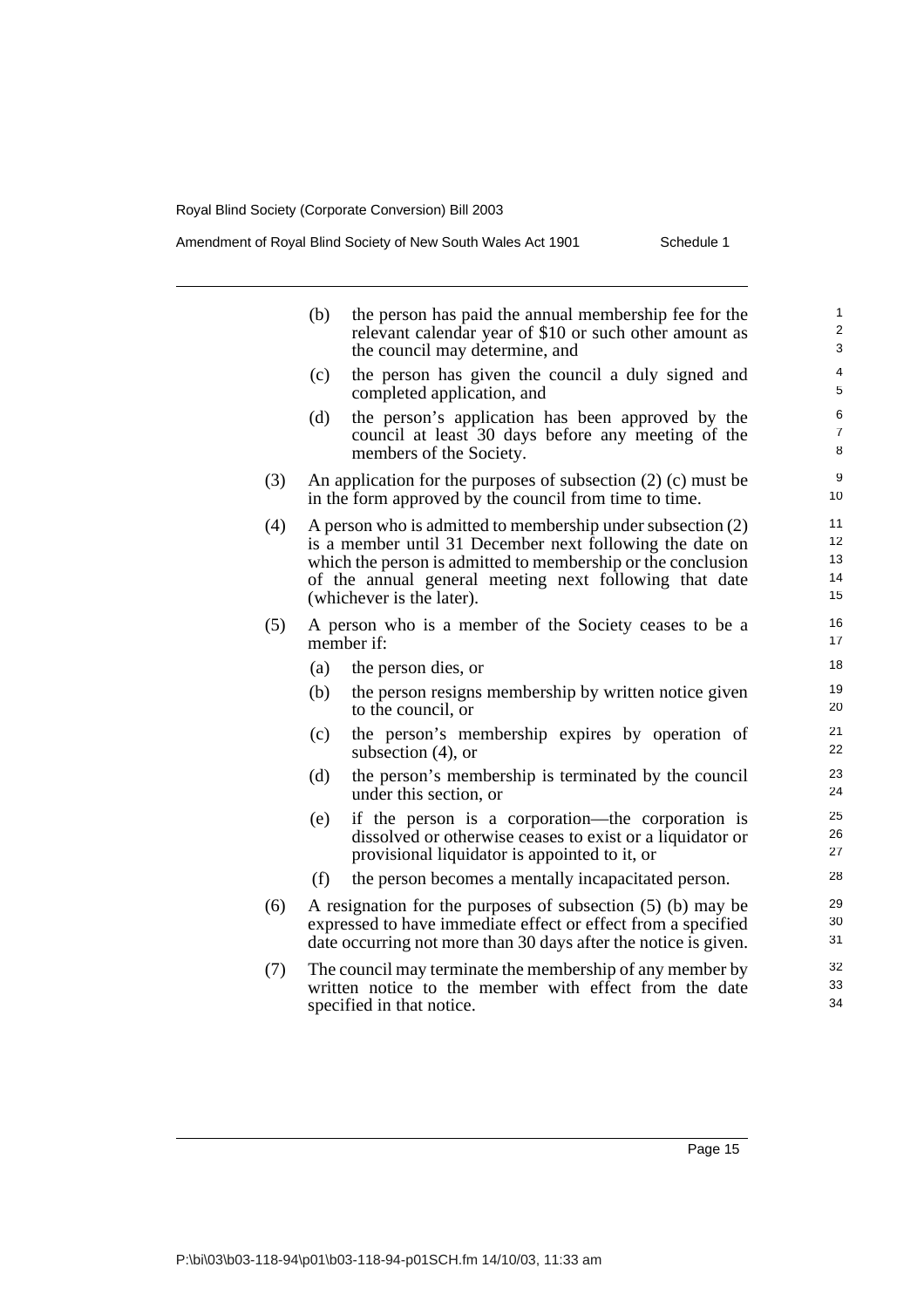| [3] |            |                                                                                                                      | <b>Section 9A Notice of meetings</b>          |                                                                                    |                                                                                                                                                                                                                                                                                                                                                                                                                    | 1                                    |
|-----|------------|----------------------------------------------------------------------------------------------------------------------|-----------------------------------------------|------------------------------------------------------------------------------------|--------------------------------------------------------------------------------------------------------------------------------------------------------------------------------------------------------------------------------------------------------------------------------------------------------------------------------------------------------------------------------------------------------------------|--------------------------------------|
|     |            |                                                                                                                      | council" from section 9A (1).                 |                                                                                    | Omit "Every annual general meeting and special general meeting of the                                                                                                                                                                                                                                                                                                                                              | $\overline{\mathbf{c}}$<br>3         |
|     |            | Insert instead "Except as provided by subsection (1A), every annual<br>general meeting and special general meeting". |                                               |                                                                                    |                                                                                                                                                                                                                                                                                                                                                                                                                    | 4<br>5                               |
| [4] |            |                                                                                                                      | Section 9A (1A)                               |                                                                                    |                                                                                                                                                                                                                                                                                                                                                                                                                    | 6                                    |
|     |            |                                                                                                                      |                                               | Insert after section 9A (1):                                                       |                                                                                                                                                                                                                                                                                                                                                                                                                    |                                      |
|     |            | (1A)                                                                                                                 |                                               |                                                                                    | A special general meeting to consider a registration resolution<br>within the meaning of the Royal Blind Society (Corporate<br>Conversion) Act 2003 may be called without complying with<br>the advertising requirements of subsection (1) if each member<br>of the Society qualified to vote at the meeting gives the<br>council written consent before the meeting to it being held<br>without such advertising. | 8<br>9<br>10<br>11<br>12<br>13<br>14 |
| [5] |            | <b>Section 19A</b>                                                                                                   |                                               |                                                                                    |                                                                                                                                                                                                                                                                                                                                                                                                                    | 15                                   |
|     |            |                                                                                                                      | Insert after section 19:                      |                                                                                    |                                                                                                                                                                                                                                                                                                                                                                                                                    |                                      |
|     | <b>19A</b> |                                                                                                                      | Giving of written notices and other documents |                                                                                    |                                                                                                                                                                                                                                                                                                                                                                                                                    |                                      |
|     |            | (1)                                                                                                                  |                                               | This section applies to the following:                                             |                                                                                                                                                                                                                                                                                                                                                                                                                    |                                      |
|     |            |                                                                                                                      | (a)                                           | section 5,                                                                         | notices given by the council to any person under                                                                                                                                                                                                                                                                                                                                                                   | 19<br>20                             |
|     |            |                                                                                                                      | (b)                                           | 9A (1A).                                                                           | documents given to the council under section 5 or                                                                                                                                                                                                                                                                                                                                                                  | 21<br>22                             |
|     |            | (2)                                                                                                                  |                                               | A notice to which this section applies may be given to a<br>person by the council: |                                                                                                                                                                                                                                                                                                                                                                                                                    |                                      |
|     |            |                                                                                                                      | (a)                                           |                                                                                    | if the person is an individual:                                                                                                                                                                                                                                                                                                                                                                                    | 25                                   |
|     |            |                                                                                                                      |                                               | (i)                                                                                | by giving it to the person himself or herself, or                                                                                                                                                                                                                                                                                                                                                                  | 26                                   |
|     |            |                                                                                                                      |                                               | (ii)                                                                               | by leaving it at his or her place of residence with<br>someone who apparently resides there and has                                                                                                                                                                                                                                                                                                                | 27<br>28                             |
|     |            |                                                                                                                      |                                               |                                                                                    | apparently reached the age of 16 years, or                                                                                                                                                                                                                                                                                                                                                                         | 29                                   |
|     |            |                                                                                                                      |                                               | (iii)                                                                              | by leaving it at his or her place of employment or                                                                                                                                                                                                                                                                                                                                                                 | 30                                   |
|     |            |                                                                                                                      |                                               |                                                                                    | business with someone who is apparently                                                                                                                                                                                                                                                                                                                                                                            | 31<br>32                             |
|     |            |                                                                                                                      |                                               |                                                                                    | employed there and has apparently reached the<br>age of 16 years, or                                                                                                                                                                                                                                                                                                                                               | 33                                   |

 $\frac{1}{2}$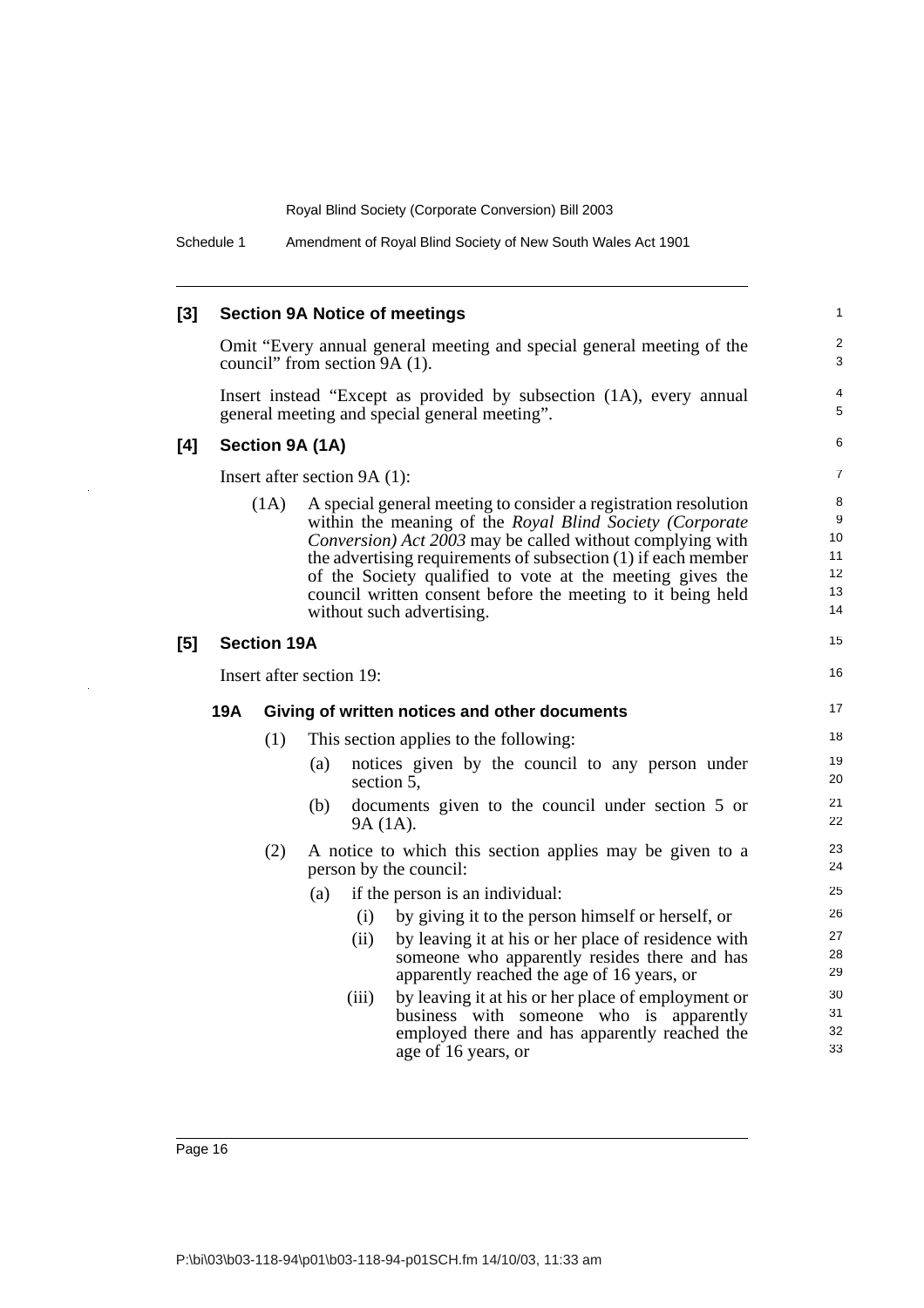## Amendment of Royal Blind Society of New South Wales Act 1901 Schedule 1

|     | (iv)                                                             | by posting it in a letter addressed to him or her at    | $\mathbf{1}$   |  |  |  |
|-----|------------------------------------------------------------------|---------------------------------------------------------|----------------|--|--|--|
|     |                                                                  | the address last known to the council of his or her     | $\overline{2}$ |  |  |  |
|     |                                                                  | place of residence, employment or business, or          | 3              |  |  |  |
|     | (b)                                                              | if the person is a corporation:                         | $\overline{4}$ |  |  |  |
|     | (i)                                                              | by giving it to the secretary of the corporation, or    | 5              |  |  |  |
|     |                                                                  | any other person concerned in the management of         | 6              |  |  |  |
|     |                                                                  | the corporation, personally, or                         | $\overline{7}$ |  |  |  |
|     | (ii)                                                             | by leaving it at the corporation's only or principal    | 8              |  |  |  |
|     |                                                                  | place of business with someone who is                   | 9              |  |  |  |
|     |                                                                  | apparently employed there and has apparently            | 10             |  |  |  |
|     |                                                                  | reached the age of 16 years, or                         | 11             |  |  |  |
|     | (iii)                                                            | by posting it in a letter addressed to the              | 12             |  |  |  |
|     |                                                                  | corporation at the address last known to the            | 13             |  |  |  |
|     |                                                                  | council of its only or principal place of business.     | 14             |  |  |  |
| (3) | A document to which this section applies may be given to the     |                                                         |                |  |  |  |
|     | council by leaving it at, or by sending it by post to:           |                                                         |                |  |  |  |
|     |                                                                  | (a) the office of the Society, or                       | 17             |  |  |  |
|     | (b)                                                              | if the Society has more than one office, any one of its | 18             |  |  |  |
|     |                                                                  | offices.                                                | 19             |  |  |  |
| (4) | Nothing in this section affects the operation of any provision   |                                                         |                |  |  |  |
|     | of a law or of the rules of a court authorising a document to be |                                                         |                |  |  |  |
|     | served on a person in any other manner.                          |                                                         |                |  |  |  |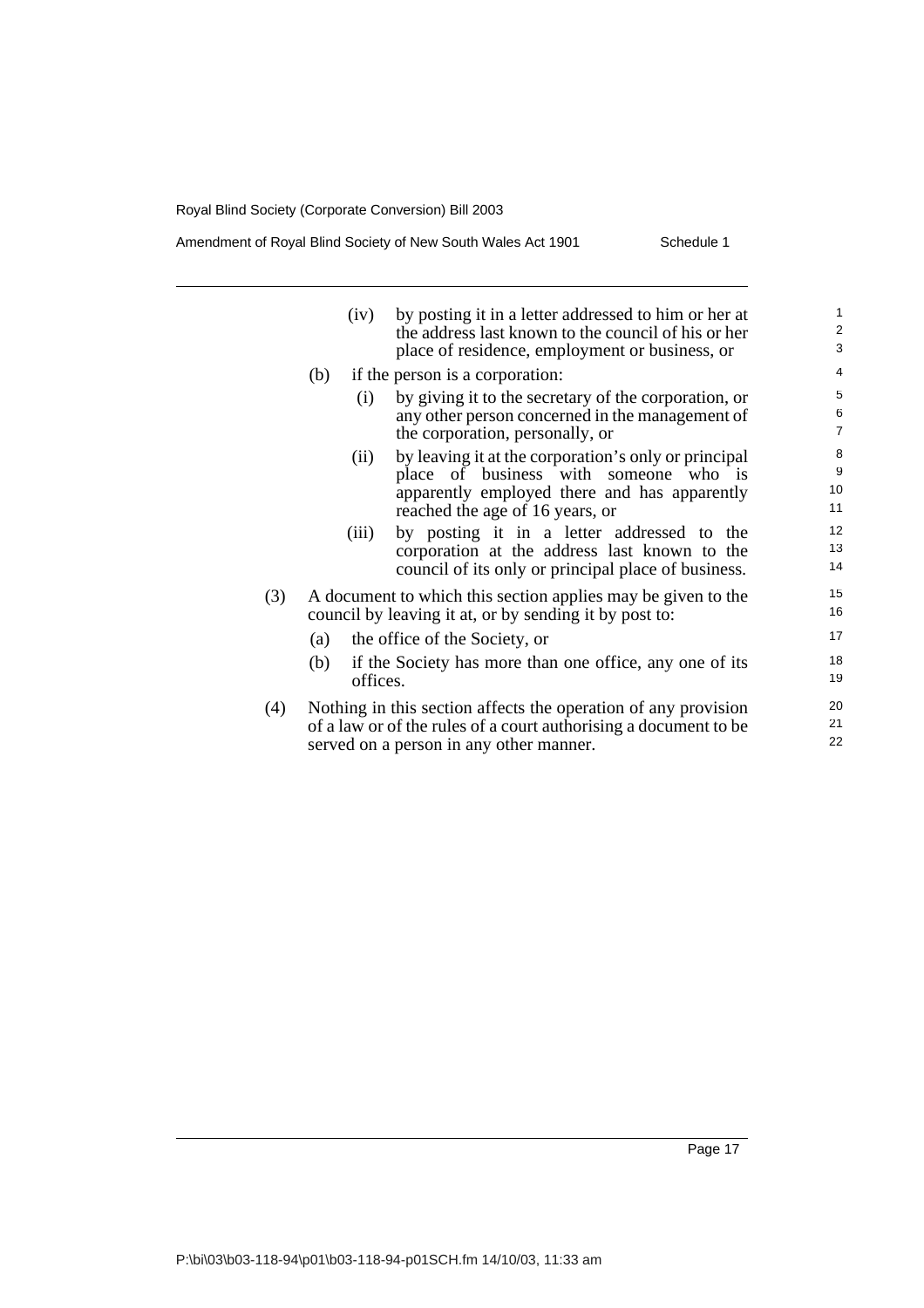Schedule 2 Amendment of Subordinate Legislation Act 1989

## <span id="page-25-0"></span>**Schedule 2 Amendment of Subordinate Legislation Act 1989**

(Section 16)

1 2 3

|    | <b>Schedule 4 Excluded instruments</b>                                        |    |  |  |
|----|-------------------------------------------------------------------------------|----|--|--|
|    | Insert after item 25:                                                         | -5 |  |  |
| 26 | Regulations under the Royal Blind Society (Corporate<br>Conversion) Act 2003. | 6  |  |  |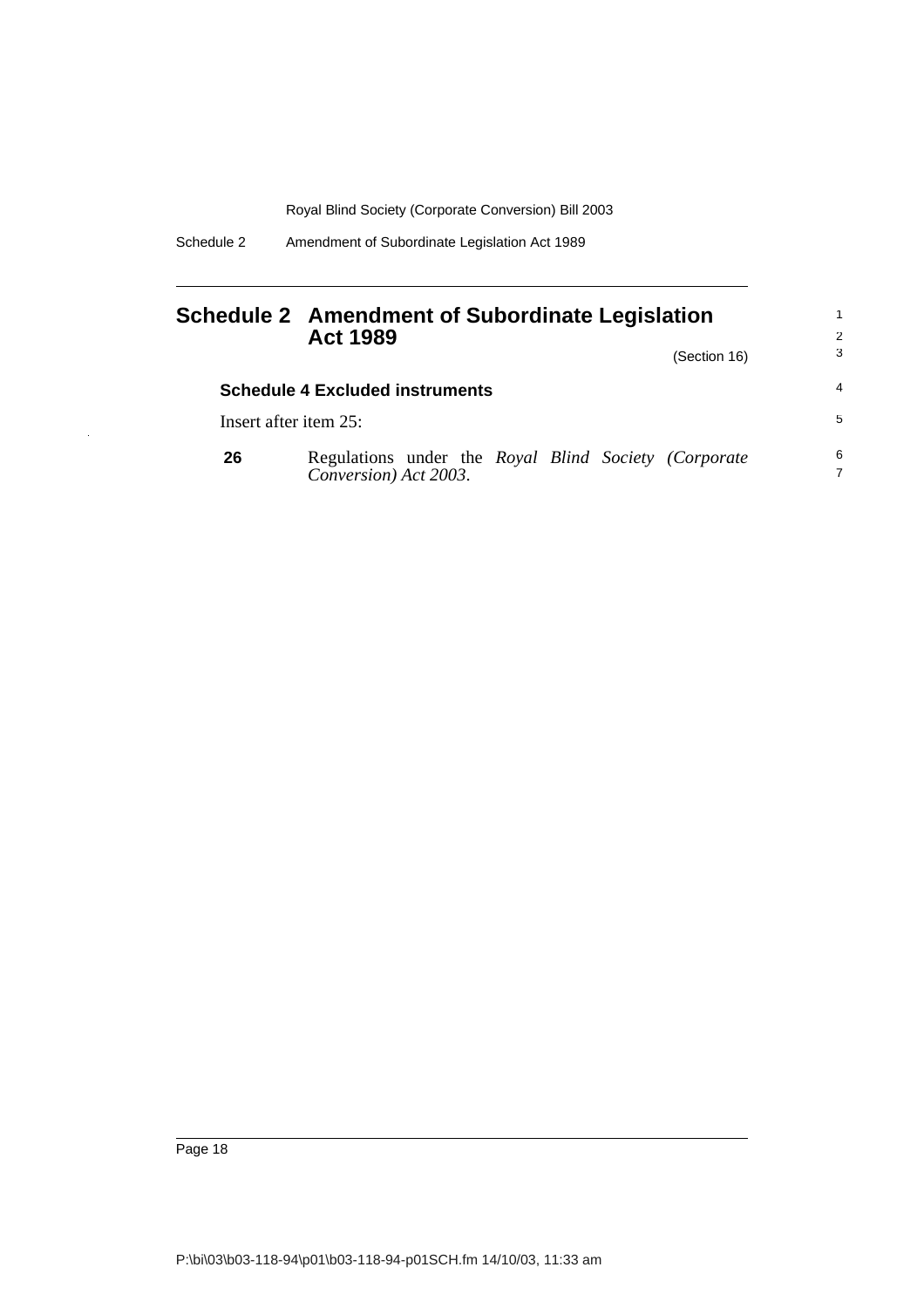Savings, transitional and other provisions Schedule 3

<span id="page-26-0"></span>

|              |     | Schedule 3 Savings, transitional and other provisions<br>(Section 17)                                                                                                                        | $\mathbf{1}$<br>2        |  |  |  |
|--------------|-----|----------------------------------------------------------------------------------------------------------------------------------------------------------------------------------------------|--------------------------|--|--|--|
| Part 1       |     | <b>General</b>                                                                                                                                                                               |                          |  |  |  |
| 1            |     | <b>Regulations</b>                                                                                                                                                                           |                          |  |  |  |
|              | (1) | The regulations may contain provisions of a savings or transitional<br>nature consequent on the enactment of the following Acts:                                                             | 5<br>6<br>$\overline{7}$ |  |  |  |
|              | (2) | this Act<br>Any such provision may, if the regulations so provide, take effect<br>from the date of assent to the Act concerned or a later date.                                              | 8<br>9                   |  |  |  |
|              | (3) | To the extent to which any such provision takes effect from a date<br>that is earlier than the date of its publication in the Gazette, the<br>provision does not operate so as:              | 10<br>11<br>12           |  |  |  |
|              |     | to affect, in a manner prejudicial to any person (other than the<br>(a)<br>State or an authority of the State), the rights of that person<br>existing before the date of its publication, or | 13<br>14<br>15           |  |  |  |
|              |     | to impose liabilities on any person (other than the State or an<br>(b)<br>authority of the State) in respect of anything done or omitted<br>to be done before the date of its publication.   | 16<br>17<br>18           |  |  |  |
| Part 2       |     | Provisions consequent on enactment of this<br>Act                                                                                                                                            | 19<br>20                 |  |  |  |
| $\mathbf{2}$ |     | Certain existing members of Society cease to hold membership                                                                                                                                 | 21                       |  |  |  |
|              | (1) | Subject to subclause (2), any person who was a member of the<br>Society immediately before the commencement of this Act ceases to<br>be a member of the Society on that commencement.        | 22<br>23<br>24           |  |  |  |
|              | (2) | Subclause (1) does not apply to a person referred to in section $5(1)$<br>(a) of the Royal Blind Society of New South Wales Act 1901 (as<br>inserted by Schedule 1 [2] to this Act).         | 25<br>26<br>27           |  |  |  |
|              | (3) | A person who ceases to be a member of the Society by operation of<br>subclause (1) is not entitled to damages or any other compensation<br>by reason of ceasing to be a member.              | 28<br>29<br>30           |  |  |  |